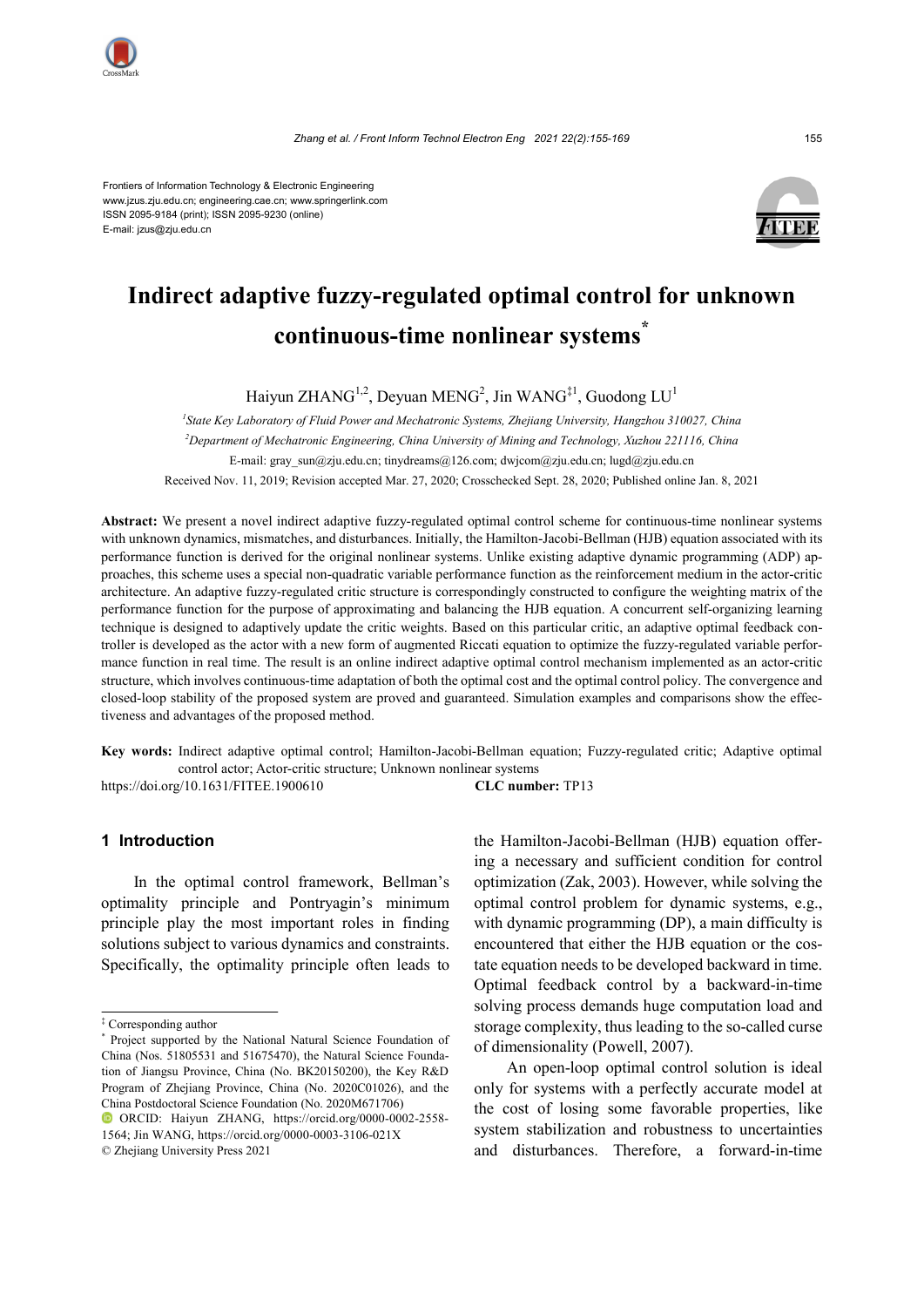method to facilitate the HJB (or costate) equation in feedback control is crucial for real-world applications of optimal theory (Werbos, 2004; Lewis et al., 2012b). Inspired by biological learning and interacting mechanisms, adaptive (approximate) dynamic programming (ADP) methods have been proposed to solve the optimal problems of uncertain systems (Murray et al., 2002; Lee JM and Lee, 2004; Wang et al., 2009; Vamvoudakis and Lewis, 2010).

In general, ADP technology uses an actor-critic architecture of reinforcement learning (RL) to carry out sequential optimization. The actor performs continuous-time control actions, while the critic evaluates the performance and updates the actor's control policy (e.g., the controller's feedback gain) sequentially until the control performance will no longer be improved. Vrabie et al. (2009) proposed a Newtonian method based policy iteration technique for the adaptive optimal control of continuous-time linear systems. Jiang and Jiang (2012) developed a practical computational least square (LS) approach for the online solution of adaptive optimal controllers without knowing the system matrices. In Lee JY et al. (2012), an *ε*-approximate integral Q-learning and exploring policy iteration method was presented and investigated in terms of persistency of excitation (PE) and exploration. Bian and Jiang (2016) and Yang X et al. (2016) developed data-driven integral RL algorithms to solve input-constrained robust adaptive optimal control problems. Through the RL process, ADP approximately solves Bellman's equation and computes the optimal control policy for a given cost iteratively. Accordingly, it not only enables the forward-in-time computation, but also obtains the optimal feedback controller through a series of policy iterations without using the system dynamics or model (Lewis et al., 2012a; Kiumarsi et al., 2014).

Due to their remarkable abilities and advantages, ADP approaches have become powerful tools for studying control and optimization problems. However, for unknown nonlinear systems with uncertain dynamics, mismatches, and disturbances, where the optimal problem is governed by the nonlinear HJB equation, i.e., nonlinear Lyapunov function, the ADP solution has turned out to be much more computationally complex (Padhi et al., 2006; Wei et al., 2009; Liu and Wei, 2013). Neural networks (NNs) with properties of universal approximation have been introduced into ADP for uncertain nonlinear systems (Liu et al., 2013; Jiang and Jiang, 2014; Song et al., 2014; Lee JY et al., 2015).

Typically, the ADP for uncertain nonlinear systems includes two NNs; an actor NN and a critic NN are used to approximate the control policy and the cost function, respectively. The two-NN-based actorcritic architecture iterates between the steps of performance evaluation and policy improvement with the feedback of reinforcement information, while the optimal control policy approximates the solution of the HJB function. Yang XY et al. (2013) introduced a modified identifier-critic architecture using dual NNs in RL for online optimal control. Liu et al. (2014) proposed an NN-based online HJB solution approach for optimal robust guaranteed cost control by defining an appropriate bounded cost function. Yang X and He (2018) developed a critic NN-based HJB solution and self-learning robust optimal control for input-affine nonlinear systems with an auxiliary optimal control law and a novel concurrent network tuning rule.

Most existing ADP approaches are essentially direct adaptive optimal control methods as the executed control policy approximates and converges to the optimal solution to the HJB equation directly through a sequence of iterations, without an identification procedure or measurements of the state derivative (Lin 2011; Modares and Lewis, 2014; Vamvoudakis, 2017). However, some problems are perplexing and restraining the applicability of ADP, especially the NN-based ADP methods for unknown nonlinear systems: (1) initial admissible (stabilizing) policy which is difficult to fulfill in practice, especially for uncertain dynamic plants; (2) persistency of excitation that brings excessive noise, unpredictable errors and deviations, and performance influence and even degradation; (3) the minimum sampling time which restricts the rapidity and agility of the control response; (4) extra computational load: the use of two separate approximation NNs inevitably increases the expense and complexity of online computation.

In the literature, adaptive fuzzy control has likewise become a productive research field for unknown nonlinear systems because of the powerful modeling and approximating capacities of fuzzy logic systems (FLSs) (Li et al., 2016; Yin et al., 2017; Yu et al., 2018). Ma et al. (2019) proposed an adaptive fuzzy tracking control scheme for a class of uncertain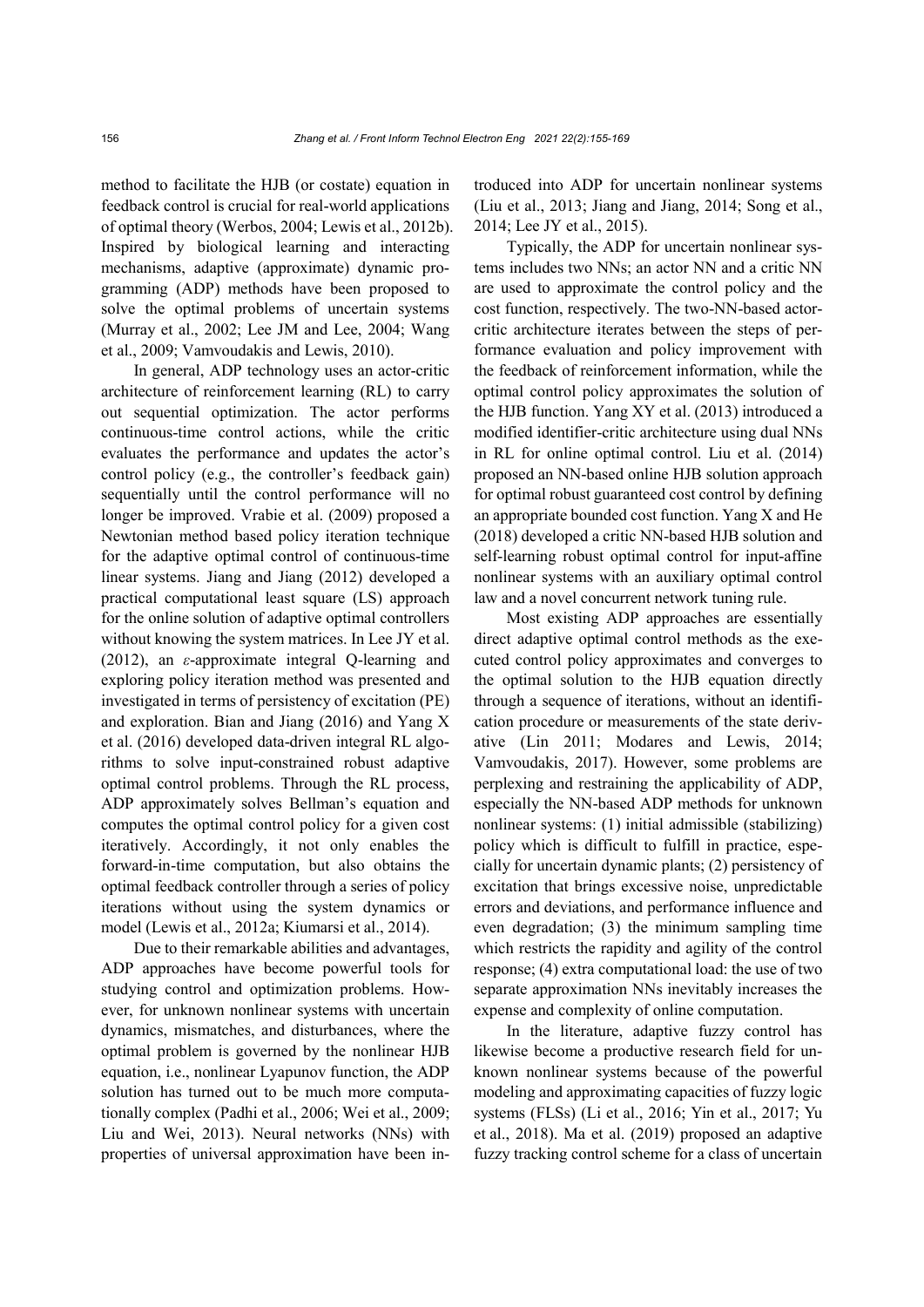switched nonlinear systems with multiple constraints based on small-gain approaches. Chang Y et al. (2019) developed an adaptive fuzzy output-feedback control method for switched stochastic nonlinear systems by combining the back-stepping recursive technique and the Lyapunov function approach. Chang XH et al. (2019) designed a synchronous fuzzy output feedback  $H_{\infty}$  controller and quantizer for a continuous nonlinear system using the Takagi-Sugeno fuzzy model representation with both measurement output and control input quantization. Huo et al. (2020) presented an event-triggered adaptive fuzzy output feedback control scheme based on a multi-input and multi-output (MIMO) switched fuzzy observer for nonlinear state estimation and uncertainty approximation.

Motivated by the above discussion, we present a novel indirect adaptive fuzzy-regulated optimal control (IAFOC) scheme for the case of unknown continuous-time nonlinear systems. Within the actorcritic framework, our study formulates and converts the intractable solution of the nonlinear HJB equation into an indirect adaptive optimal balancing control problem. The major contributions of this paper are as follows:

1. Implemented in an adaptive actor-critic architecture, our methodology is extended to an alternative pattern of using the HJB equation aiming to approximate the optimal balancing control solution subject to optimal control cost and system dynamics in a Lyapunov sense.

2. Employing a variable performance function in the control cost as a reinforcement medium, the adaptive fuzzy-regulated critic is endowed with the capacity of simultaneously altering and matching the structures of both the optimal cost and the optimal feedback controller.

3. Different from previous work, this method effectively yields an indirect adaptive optimal balancing control scheme, which finds the adaptive approximation and balance between the optimal cost and optimal control policy in real time, while guaranteeing closed-loop stability. The restrictive conditions including the initial admissible control and the persistence of excitation condition are relaxed using the proposed scheme. This study provides a promising methodology for designing a non-model based robust optimal controller for general continuous-time

nonlinear systems with unknown dynamics, mismatches, and disturbances.

#### **2 Nonlinear optimal control formulation**

Consider the continuous-time nonlinear systems subject to unknown dynamics described as

$$
\dot{\mathbf{x}}(t) = \mathbf{f}(\mathbf{x}(t)) + \mathbf{g}(\mathbf{x}(t))\mathbf{u}(t),
$$
 (1)

where  $x(t) \in \mathbb{R}^n$ ,  $f(x) \in \mathbb{R}^n$ ,  $g(x) \in \mathbb{R}^{n \times m}$ , and  $u(t) \in U \subset \mathbb{R}^m$ represent the system states available for measurement, drift dynamics, input dynamics, and control input, respectively.

**Assumption 1** (Vamvoudakis and Lewis, 2010; Bhasin et al., 2013) The unknown dynamic functions  $f(x)$  and  $g(x)$  are locally Lipschitz on a compact set  $\Omega \subset \mathbb{R}^n$  containing the origin  $f(0)=0$ ; i.e., there exists a control input  $u(t) \in U$  such that system (1) is asymptotically stabilizable on *Ω*. In addition, there exists an unknown positive constant *g*<sup>m</sup> bounding the input dynamics function such that 0≤||*g*(*x*)||≤*g*<sup>m</sup> for  $x \in \mathbb{R}^n$ .

**Remark 1** Assumption 1 is a general standard assumption that makes sure the solution  $x(t)$  of system (1) is unique for any finite initial condition  $x_0$ . Although the bound assumption on  $g(x)$  restricts the class of input dynamics, a wide range of physical or practical nonlinear systems fulfills this property, like robotic systems and aircraft systems (Slotine and Li, 1991; Sastry, 1999).

Define an infinite horizon integral control cost as

$$
V^{u}(x(t), u(t)) = \int_{t}^{\infty} r(x(\tau), u(\tau)) d\tau, \qquad (2)
$$

where  $r(x, u) = \Gamma(x) + u^T R u$  (Here, the performance function  $\Gamma(x)$  is positive definite; i.e.,  $\forall x \neq 0$ ,  $\Gamma(x) > 0$ , and  $\Gamma(0)=0$ ), and  $\mathbf{R} \in \mathbb{R}^{n \times m}$  is also symmetric positive definite. Reformulate the infinitesimal version of  $cost(2)$  as

$$
0 = r(x, u(x)) + (\nabla V_x^u)^T [f(x) + g(x)u(x)], V^u(0) = 0,
$$
  
(3)

where the column vector  $\nabla V_x$  denotes the partial derivative (i.e., gradient) of cost (2) with respect to *x*,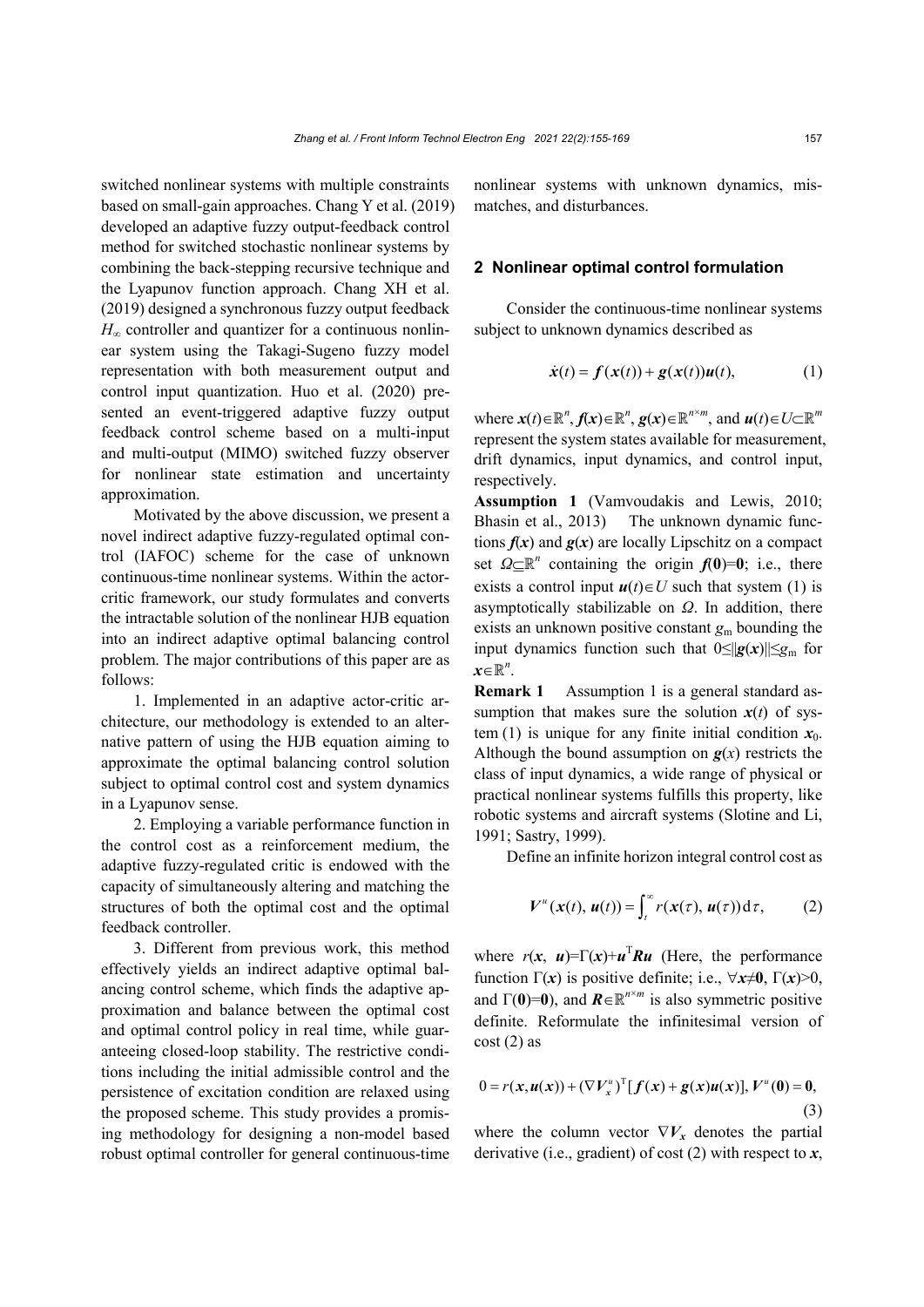and the alternative operator notation ∇≡∂/∂*x*. Eq. (3) is also known as a nonlinear Lyapunov equation. Given that  $u(x) \in \mu(\Omega)$  is an admissible control policy, if  $V^u(x)$  is subject to Eq. (3), while  $r(x, u(x)) \ge 0$ , then  $V^u(x)$  is a Lyapunov function candidate for nonlinear system (1). Define the Hamiltonian function for the nonlinear control problem as

$$
H(\mathbf{x}, \mathbf{u}, V_{x})
$$
  
=  $r(\mathbf{x}(t), \mathbf{u}(t)) + (\nabla V_{x})^{T} [f(\mathbf{x}(t)) + g(\mathbf{x}(t))\mathbf{u}(t)].$  (4)

According to Bellman's optimality principle, the optimal control cost function  $V^*(x)$  satisfies the Hamilton-Jacobi-Bellman (HJB) equation:

$$
0 = \min_{u} [H(x, u, \nabla V_x^*)].
$$
 (5)

By solving the HJB equation for the cost function  $V^*(x)$  associated with the admissible optimal control policy  $\mathbf{u}^*(x)$ , the infinite horizon cost (2) for nonlinear system (1) is minimized. According to Assumption 1, the solution to the minimum of HJB equation (5) exists and is unique, and the optimal controller for the given problem is

$$
u^*(x) = -\frac{1}{2} R^{-1} g^{T}(x) \nabla V_x^*.
$$
 (6)

Applying the optimal control policy (6) to the nonlinear Lyapunov equation (3) yields

$$
0 = \Gamma(x) + (\nabla V_x^*)^T f(x) - \frac{1}{4} (\nabla V_x^*)^T g(x) R^{-1} g^T(x) \nabla V_x^*.
$$
\n
$$
(7)
$$

# **3 Indirect adaptive fuzzy-regulated optimal control design**

#### **3.1 Actor-critic architecture**

Generally, to obtain the optimal control  $\mathbf{u}^*(x)$ , one needs to solve the HJB equation (7) first for its associated cost function  $\nabla V_x^*$  and then apply the result to Eq. (6) for the optimal control input. However, the solution requires complete knowledge or a perfect model of the system dynamics. This is hard to acquire in practice. Thus, the computation of the HJB

equation is usually difficult, especially for uncertain nonlinear systems.

To solve this dilemma, the actor-critic architecture of the ADP is proposed for the nonlinear HJB solution problem. As illustrated in Fig. 1, this architecture is composed of two steps, i.e., critic's policy evaluation and actor's control improvement. With a predefined cost function as the reinforcement signal, the involved HJB equation is solved through a sequence of policy iterations until the executed control policy approximates the optimal solution.



**Fig. 1 Actor-critic structure of adaptive optimal control**

As discussed earlier, existing ADP methods have encountered certain problems and restrictions. Therefore, within the actor-critic framework, the interest of this study is to find a new adaptive optimal control method to manipulate and use the HJB function arising in the uncertain nonlinear circumstance. As shown in Eq. (7), since the structure of optimal control policy  $u^*(x)$  is determined by Eq. (6), the formulation of the HJB equation is transferred in terms of performance function  $\Gamma(x)$  and the gradient of control cost  $\nabla V_x^*$ . Consider  $\Gamma(x)$  and  $\nabla V_x^*$  as two special manipulated variables. This study transfers a variable performance function  $\Gamma(x)$  as the reinforcement medium in the actor-critic architecture, so that it will be adapted and manipulated to match the Lyapunov function  $\nabla V_x^*$  (i.e., optimal control cost) subject to the system dynamics, for the purpose of approximating and balancing the underlying HJB equation (7).

Define a value function associated with the HJB equation as

$$
\psi(x) = \Gamma(x) + (\nabla V_x^*)^T f(x)
$$
  
 
$$
-\frac{1}{4} (\nabla V_x^*)^T g(x) R^{-1} g^T(x) \nabla V_x^*.
$$
 (8)

Therefore, through the adaption and manipulation of reinforcement medium  $\Gamma(x)$ , our goal is to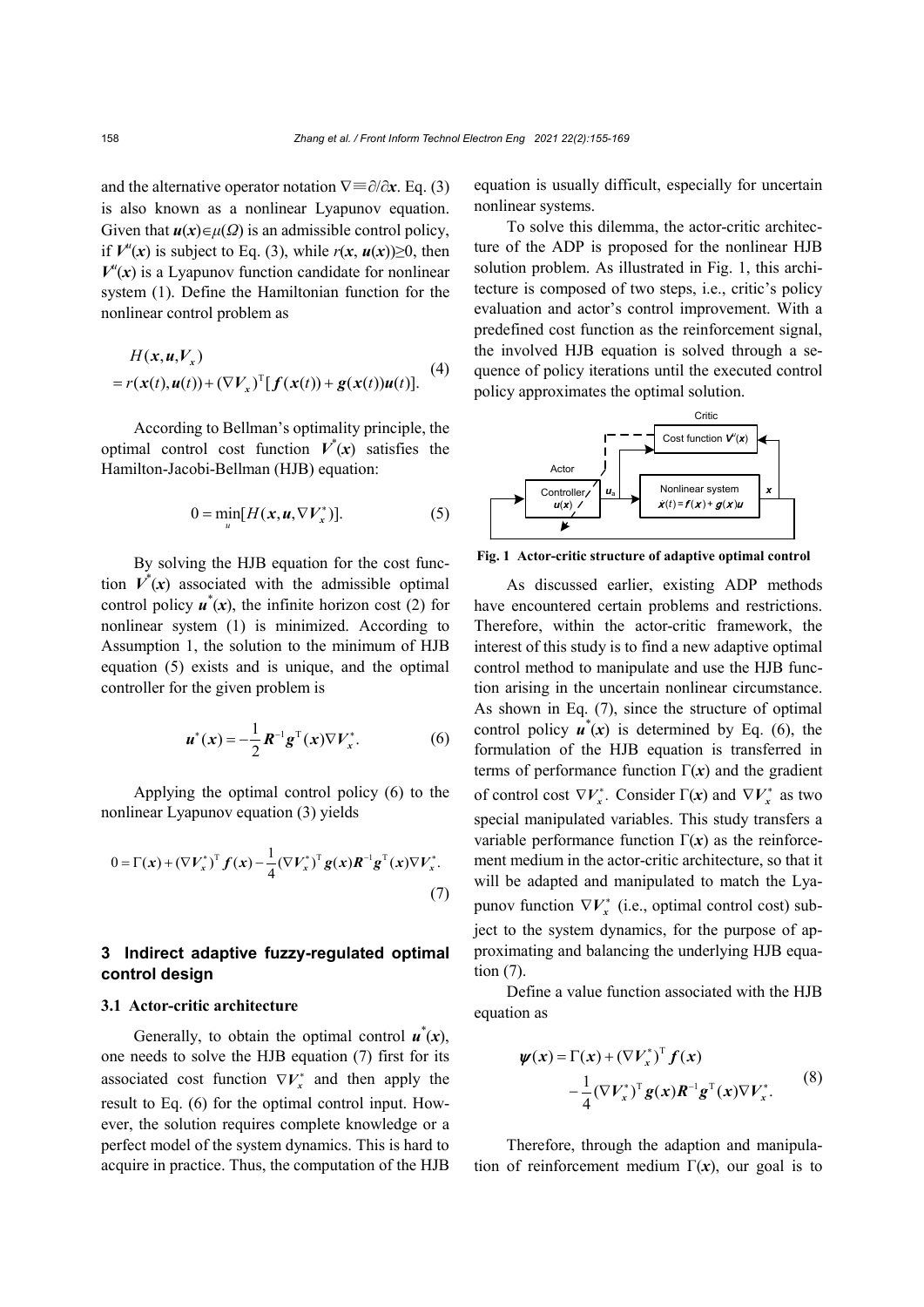derive the adaptive approximation and balance of HJB equation (7) in real time, which can be transferred and expressed as

$$
0 = \min_{\Gamma(x)} [\psi(x, \Gamma(x), \nabla V_x^*(x))]. \tag{9}
$$

The performance function  $\Gamma(x)$  is also referred to as the performance index in cost function (2). Its configuration represents the optimal control strategy mathematically and determines the weighting level on each dynamic variable to be minimized by the optimal control procedure. Instead of using a prescribed form, this study defines the positive definite  $\Gamma(x)$  ( $\forall x \neq 0$ ) as

$$
\Gamma(x) = x^{\mathrm{T}} \mathcal{Q}(x) x, \tag{10}
$$

where  $Q(x)$ =diag( $q(x)$ ) (Here,  $q(x)$ =[ $q_1(x)$ ,  $q_2(x)$ , ...  $q_n(x)$ <sup>T</sup>  $\in \mathbb{R}^n$  denotes a positive vector with weighting elements  ${q_i(x)}_{i=1:n}$  corresponding to system state  $\mathbf{x} = [x_1, x_2, \dots, x_n]^\text{T} \in \mathbb{R}^n$ , and  $\mathbf{Q}(\mathbf{x}) \in \mathbb{R}^{n \times n}$  is a symmetric positive matrix function stacking the diagonal elements.

To ensure a desirable feedback structure for the control actor, let the Lyapunov function  $V(x(t))$  be

$$
V(x) = xT P(t)x, \nabla V(x) = 2Px, \, P = PT, \quad (11)
$$

where  $P(t) \in \mathbb{R}^{n \times n}$  is a symmetric positive definite matrix to be calculated. Accordingly, the Lyapunov function (i.e., the optimal control cost) is given by the classic quadratic form, and the feedback structure can be constructed for an optimal controller, as has been performed in Abu-Khalaf and Lewis (2005) and Modares et al. (2013).

# **3.2 Adaptive fuzzy-regulated critic**

Because of their properties of universal approximation, nonlinearity, adaptability, self-learning, and fault tolerance, FLSs are naturally employed as powerful tools to approximate nonlinear functions. Compared to NNs, FLS has outstanding advantages in simplifying the control structure and reducing computational load. Considering the unknown and unpredictable nonlinear characteristics of the controlled system, we introduce a new self-learning fuzzy logic critic structure for the regulation and adaptation of the performance function  $\Gamma(x)$  to approximately balance and minimize the HJB value function  $\psi(x)$ .

**Lemma 1** (Higher-order Weierstrass approximation theorem) Let function  $h(x) \in C^m(\Omega)$ . Then there exists a polynomial  $L(x)$  such that it converges uniformly to  $h(x)$  and all its partial derivatives up to order *m* converge uniformly (Finlayson, 1990; Abu-Khalaf and Lewis, 2005; Vamvoudakis and Lewis, 2010; Modares and Lewis, 2014).

**Fact 1** According to the optimality conditions, the Lyapunov function  $V_r^*(x)$  in Eq. (9) is positive definite, continuous, and smooth, i.e.,  $V_r^*(x) \in C^1(\Omega)$ . Assumption 1 guarantees the stabilizable system dynamics (1), and the performance function  $\Gamma(x)$  is also positive definite and satisfies zero state observability (van der Schaft, 1992) (i.e., Γ(*x*)>0 when *x*∈*Ω*\{0} and  $\Gamma(0)=0$ ).

According to Fact 1, the sufficient conditions of the higher-order Weierstrass approximation theorem are fulfilled. There exists a completely independent basis set  $\{q_i^l(\bm{x})\}_{l=1}^N$ , such that the composite performance function  $\Gamma(q_i^l(\mathbf{x}))$  in Eq. (10) can uniformly approximate the solution of Eq. (9), which balances the Lyapunov function  $V_r^*(x) \in C^1(\Omega)$  and minimizes the value function of  $\psi(x) \in C^{1,2}(\Omega)$ . Within the critic structure, we have

$$
\forall \varepsilon > 0, \exists N, \Gamma(q_i^N(\mathbf{x})), V_N^* : \|\psi_N(\mathbf{x})\| < \varepsilon, \quad (12)
$$

where  $N \rightarrow \infty$ ,  $\Gamma(q_i^N(\mathbf{x})) \rightarrow \Gamma^*(q(\mathbf{x})), V_N^* \rightarrow V_X^*$ , and  $\psi_N(x) \to \psi^*(x) \Rightarrow \sup_{x \in \Omega} ||\psi(x)||_{L_2(\Omega)} \to 0.$ 

Considering the requirements of linear independence and completeness, the weighting elements  $q_i(x)$  need to satisfy

$$
\frac{\partial q_i(\mathbf{x})}{\partial x_j} = 0, \ \forall i \neq j \ (i, j = 1, 2, \dots, n). \tag{13}
$$

Namely, the  $i^{\text{th}}$  weighting element  $q_i(x)$  is explicitly irrelevant to other system states  $x_i$  ( $i \neq j$ ) since the exclusive correlation  $q_i(x)=q_i(x_i)$  ensures their explicit linear independence.

Based on the above results and conditions, an adaptive fuzzy-regulated critic is designed for performance function  $\Gamma(x)$ , i.e., the weighting elements  ${q_i(x)}_{i=1:n}$ . The fuzzy-regulated critic structure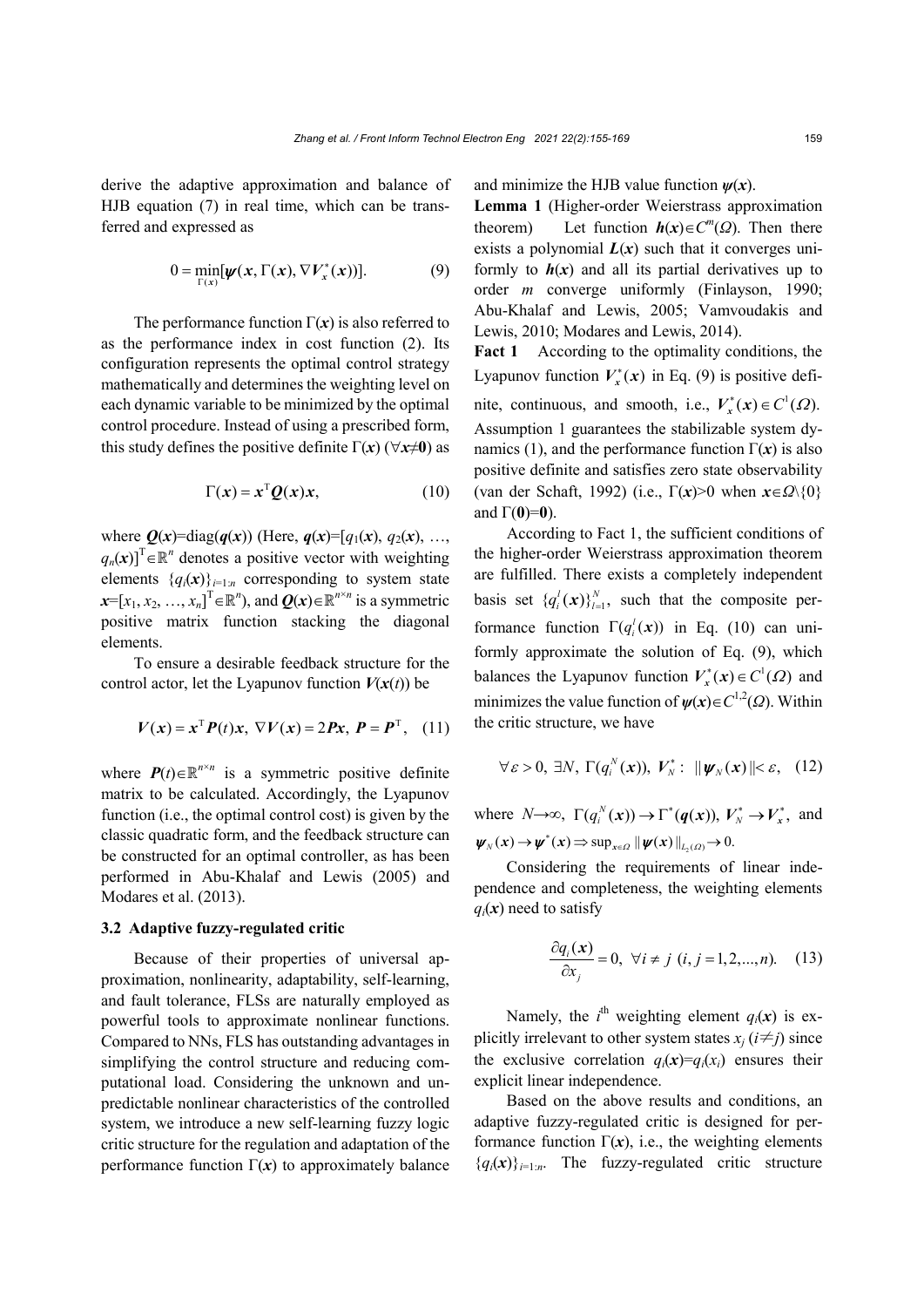employs the Takagi-Sugeno (T-S) fuzzy inference model, equal-span triangular fuzzifier, max-product inference engine, and height defuzzifier, while the fuzzy rule base subject to Eq. (13) is characterized by a set of if-then rules in the following form:

$$
R_i^l
$$
: if  $x_i$  is  $G_1^{l_i}$  and  $\Delta x_i$  is  $G_2^{l_i}$ , then  $y_i$  is  $q_i^l(\mathbf{x})$ , (14)

where  $l=1, 2, ..., L_i, x_i$  and  $\Delta x_i \in \mathbb{R}$  are the inputs of the fuzzy logic structure,  $y_i$  is the output of the fuzzy logic structure, and  $G_k^l$  and  $q_i^l(\mathbf{x})$  are the input fuzzy set and singleton output set, respectively. According to the fuzzy logic design, the output for weighting elements  $q_i(x)$  can be expressed as

$$
y_i(\mathbf{x}) = \frac{\sum_{l=1}^{L_i} q_i^l(\mathbf{x}) \left( \prod_{k=1}^2 \mu_{G_k^l}(\mathbf{x}_i) \right)}{\sum_{l=1}^{L_i} \prod_{k=1}^2 \mu_{G_k^l}(\mathbf{x}_i)},
$$
(15)

where  $\mu_{C_k^i}(x_i)$  ( $k = 1,2$ ) is the membership function value of the input variables  $(x_i$  and  $\Delta x_i$ ). Take  $l=1$ , 2, ...,  $L_i$ , where  $L_i$  ( $i=1, 2, ..., n$ ) are the numbers of rules characterized by the distribution of the fuzzy set for the  $i^{\text{th}}$  weighting element  $q_i(\mathbf{x})$ . With respect to the number of fuzzy rules,  $N = \sum_{i=1}^{n} L_i$  is the size of the compact set  $\{q_i^l(\boldsymbol{x})\}_{l=1:n}$ . Define the fuzzy suitability values and the suitability function vector as

$$
\begin{cases} \xi_i^{\mu(l)} = \frac{\prod_{k=1}^2 \mu_{G_k^l}(x_i)}{\sum_{l=1}^{L_i} \prod_{k=1}^2 \mu_{G_k^l}(x_i)}, \\ \varphi_i = [\xi_i^{\mu(l)}, \xi_i^{\mu(2)}, \dots, \xi_i^{\mu(L_i)}]^T \in \mathbb{R}^{L_i}. \end{cases}
$$
(16)

Considering the positive definite property requirement, the weighting element  $q_i(x)$  is then to be transferred as

$$
q_i(\mathbf{x}) = |y_i(\mathbf{x})| = |\boldsymbol{\varphi}_i^{\mathrm{T}} \boldsymbol{\theta}_i(\mathbf{x})|, \qquad (17)
$$

where  $\boldsymbol{\theta}_i(\boldsymbol{x}) = [q_i^1, q_i^2, \dots, q_i^{L_i}]^T \in \mathbb{R}^{L_i}$  is a part of the complete compact set of function<br>  $\phi_n(x) = [\theta_1^T, \theta_2^T, ..., \theta_n^T]^T : \mathbb{R}^n \to \mathbb{R}^N$ . Rearrange the fuzzy coefficients (i.e., suitability function vectors which are determined in real time by the fuzzy critic structure) as

$$
\boldsymbol{S}_{\mu}^{\mathrm{T}} = \begin{bmatrix} \boldsymbol{\varphi}_{1}^{\mathrm{T}} & 0 & \cdots & 0 \\ 0 & \boldsymbol{\varphi}_{2}^{\mathrm{T}} & \cdots & 0 \\ \vdots & \vdots & & \vdots \\ 0 & 0 & \cdots & \boldsymbol{\varphi}_{n}^{\mathrm{T}} \end{bmatrix} \in \mathbb{R}^{n \times N}.
$$
 (18)

Then the optimal weighting vector  $q(x)$  is formulated and obtained as

$$
q(x) = |S_{\mu}^{\mathrm{T}} \phi_N(x)|. \tag{19}
$$

To autonomously construct and update the set of critic weights  $\{q_i^l(\mathbf{x})\}$ , a concurrent self-organizing learning algorithm is developed in the fuzzyregulated critic. With reference to the Levenberg-Marquardt approach (Tao, 2003; Ioannou and Fidan, 2006), the self-organizing learning algorithm is designed as

$$
\begin{cases}\n\Delta q_i^l(\mathbf{x}) = \kappa \sigma_i^l \frac{\Delta x_i}{x_i^2 + 1}, \\
q_i^l(\mathbf{x}_0) = 0,\n\end{cases}
$$
\n(20)

where  $\Delta q_i^l(\mathbf{x}) = q_i^l(k) - q_i^l(k-1)$  is the discrete correction value for the  $l^{\text{th}}$  fuzzy weight in  $\{q_i^l(\mathbf{x})\}$  corresponding to the state variation  $\Delta x = x_i(k) - x_i(k-1)$  on the time interval  $[(k-1)T_c, kT_c]$  characterized by a discrete time sampler  $T_c$ .  $\sigma_i^l = \prod_{k=1}^2 \mu_{G_k^l}(x_i)$  $\sigma_i^l = \prod_{k=1}^2 \mu_{G_k^l}(x_i)$  is the excitation strength of the  $l^{\text{th}}$  rule.  $\kappa$ >0 is the learning rate, and  $x_i^2 + 1$  is used for normalization to ensure the bounded gradient of  $x_i/(x_i^2 + 1)$ . As initial condi- $\lim_{i} q_i^l(\mathbf{x}(0)) = 0$  for  $l = 1, 2, ..., N$ .

Using the proposed learning algorithm, the critic monitors and captures the unknown and complicated nonlinear dynamics in real time, adaptively adjusts and updates the set of fuzzy weights  $\{q_i^l(\mathbf{x})\}$ , and improves the precision of the fuzzy-regulated approximation of  $\Gamma(x)$ .

Therefore, given an infinite set  ${q_i^l(\boldsymbol{x})}_{l=1}^{\infty}$  of linear independent activation functions  $\phi_{N\to\infty}(x)$ which ensures the completeness property of Lemma 1, then the solution of Eq. (9), i.e., the ideal performance function  $\Gamma_{\infty}^*(x) = x^{\text{T}} \text{diag}((S_{\mu(N)}^{\infty})^{\text{T}} \phi_{\infty}(x))x$ , can be represented and approximated by the combination of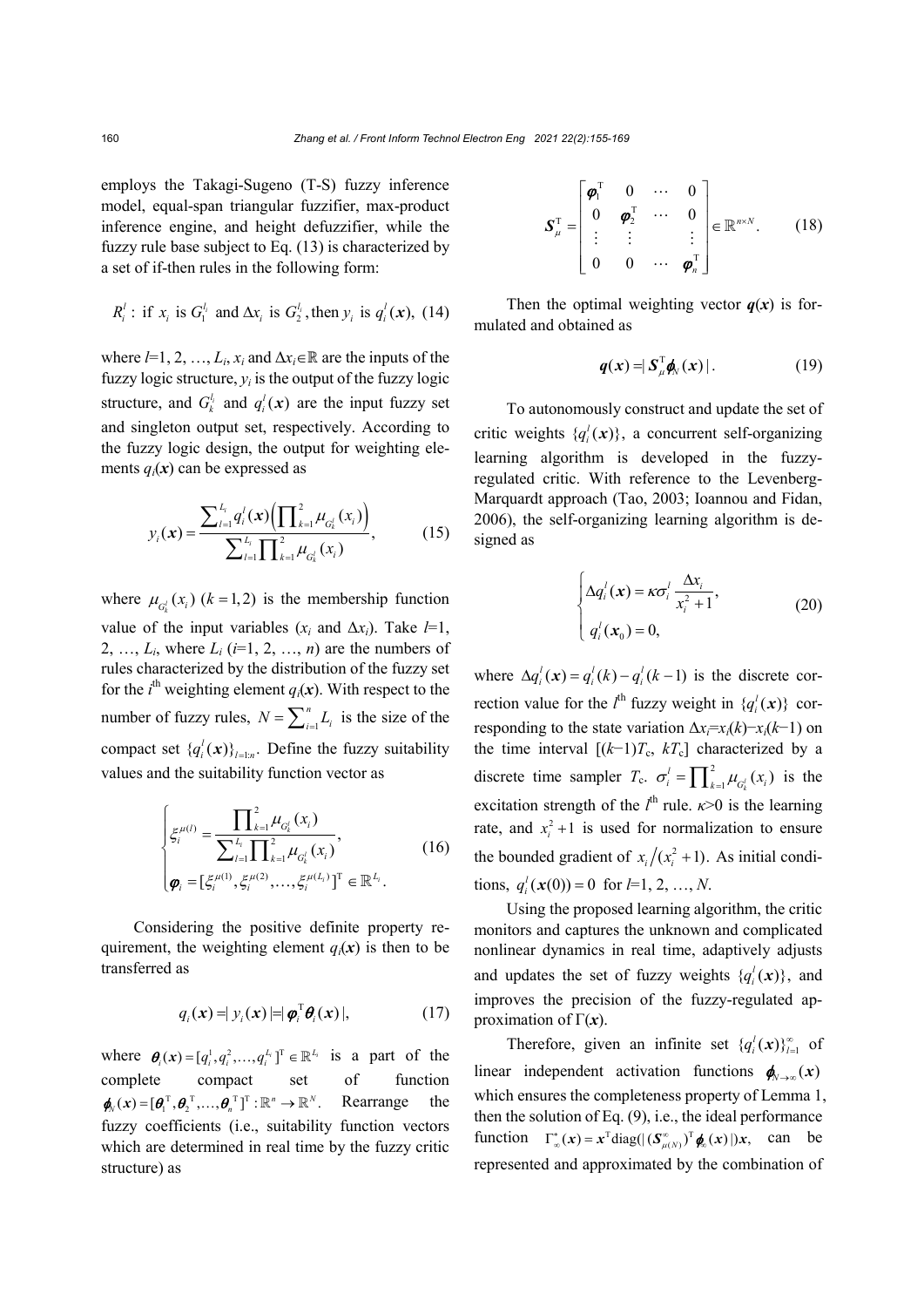a subset of  $\phi(x) \in C^{1,2}(\Omega)$  ( $N = \overline{1,\infty}$ ). The ideal result indicates the situation where the underlying HJB equation (7) is mathematically balanced using the fuzzy approximation min $[\psi^*(x, \Gamma^*(x), \nabla V_x^*(x))] = 0$ , and control optimality is substantially achieved without solving the problem. In real circumstances, the fuzzy-regulated critic may not provide perfect representations for the nonlinear control and performance function  $\Gamma^*(x) = \Gamma_{N}(x) + \delta \left( || \delta || \le \overline{\delta} \right).$ 

# **3.3 Adaptive optimal control actor**

According to the development of the fuzzyregulated critic, the adaptation of performance function  $\Gamma(x)$  will sequentially adjust and regulate the optimal control policy  $\mathbf{u}^*(\mathbf{x})$ . As shown in Eq. (6), the structure of the optimal control policy is given and characterized by the gradient of the Lyapunov function  $\nabla V_x^*$ . To establish the functional relationship of the optimal control policy and the gradient of the Lyapunov function, quick exploration of the system dynamics is necessary, since the controlled nonlinear dynamics of system (1) is completely unknown in the first place.

Assume that the nonlinear dynamics (1) can be rewritten as the system drift dynamics  $f(x)=A_f(t)x+$  $\Delta f(x)$  and input-to-state dynamics  $g(x)=B_g(t)+\Delta g(x)$ , where  $A_f \in \mathbb{R}^{n \times n}$  and  $B_g \in \mathbb{R}^{n \times m}$  are the dynamic matrices and  $\Delta f(x)$  and  $\Delta g(x)$  are the residual nonlinear estimation deviations. Different from a system identification technique, only the drift dynamics trend and input-to-state dynamics are going to be estimated in the quick dynamic exploration, while the knowledge regarding them is relatively easy to obtain (Vrabie et al., 2009; Jiang and Jiang, 2012; Lee JY et al., 2015).

During the exploration stage, we temporarily introduce an excitation input  $u_{\exp} = w_t$ , where  $w_t$  is any given non-zero persistent signal (or noise) that is exactly measurable and bounded by  $w_M > 0$  (i.e.,  $||w_t|| \leq w_M$ ). For system (1), we have

$$
\dot{\mathbf{x}}(t) = \mathbf{f}(\mathbf{x}(t)) + \mathbf{g}(\mathbf{x}(t))\mathbf{u}(t)
$$
\n
$$
= [\mathbf{A}_f \ \mathbf{B}_g] \begin{bmatrix} \mathbf{x} \\ \mathbf{w}_t \end{bmatrix} + (\Delta \mathbf{f} + \Delta \mathbf{g}), \tag{21}
$$

and define  $H_c=[A_f B_g]^T=[h_1, h_2, ..., h_n] \in \mathbb{R}^{(n+m)\times n}$  and

 $z(t) = [x^T \quad w_t^T]^T \in \mathbb{R}^{n+m}$ . For the unknown parameter vectors  $h_i \in \mathbb{R}^{n+m}$  with *i*=1, 2, ..., *n*, in this study, we employ the classic LS estimation methodology. Record and denote the data matrices as

$$
\begin{cases}\nI_{\Delta x} = [\overline{x}_{\Delta}^1, \overline{x}_{\Delta}^2, \dots, \overline{x}_{\Delta}^N]^T, \ \overline{x}_{\Delta}^i = \overline{x}(t_i) - \overline{x}(t_{i-1}), \ t_i = t_{i-1} + T_e, \\
I_{xw} = \left[\int_{t_0}^{t_1} z(\tau) d\tau, \int_{t_1}^{t_2} z(\tau) d\tau, \dots, \int_{t_{N-1}}^{t_N} z(\tau) d\tau\right]^T,\n\end{cases} \tag{22}
$$

where  $T_e$  is the exploration (or estimation) sampling time interval. Considering the number  $(n+m) \times n$  of pending parameters in dynamic matrix  $H_c$ , evaluate and record  $N_e \ge (n+m) \times n$  sequent points  $\overline{x}_{\lambda}^i$  in the state space. Then, the following matrix equation is yielded:

$$
\begin{cases}\nI_{\Delta x}^{\mathrm{T}} = H_{\mathrm{c}}^{\mathrm{T}} I_{x\mathrm{w}}^{\mathrm{T}} = [h_{1}, h_{2}, \dots, h_{n}]^{\mathrm{T}} I_{x\mathrm{w}}^{\mathrm{T}}, \nI_{\Delta x}^{\mathrm{T}} = I_{x\mathrm{w}} h_{\mathrm{i}}, \n\end{cases} \tag{23}
$$

where  $I_{\text{Ax}}^i \in \mathbb{R}^N$  is the *i*<sup>th</sup> column of the corresponding matrix. Solve and estimate LS through Eq. (23) approximately as

$$
\begin{cases}\n\hat{\boldsymbol{h}}_i = (\boldsymbol{I}_{xw}\boldsymbol{I}_{xw}^{\mathrm{T}})^{-1}\boldsymbol{I}_{xw}\boldsymbol{I}_{\Delta x}^i, \n\hat{\boldsymbol{H}}_c = [\hat{\boldsymbol{h}}_1, \hat{\boldsymbol{h}}_2, \dots, \hat{\boldsymbol{h}}_n] = [\hat{\boldsymbol{A}}_f \ \hat{\boldsymbol{B}}_g]^{\mathrm{T}}.\n\end{cases}
$$
\n(24)

Then, the preliminary estimation results (24) are further truncated for the drift dynamics trend:

$$
\begin{cases}\n\hat{A}_f : \to \overline{A} = {\overline{a}_{ij}}_{i=1:n; j=1:n} = \begin{cases}\n\text{sign}(\hat{a}_{ij}), \text{ if } |\hat{a}_{ij}| \ge \varepsilon_{\text{e}}, \\
0, \text{ otherwise}, \text{ (25)}\n\end{cases}
$$
\n
$$
\hat{B}_g : \to \overline{B} = \hat{B}_g,
$$

where  $\varepsilon_e$  > 0 is a pspecified exploration threshold, e.g.,  $\varepsilon$ <sub>e</sub>=0.001. Finally, the truncated drift dynamics trend  $\overline{A}$  and input dynamics  $\overline{B}$  of system (1) are obtained for the optimal control policy design. Note that the input-to-state dynamics  $\overline{B}$  is important for the calculation of the optimal control input, and there are other accurate estimation or identification methods for the input-to-state dynamics, like the adaptive observer methods and computational adaptive control methods (Jiang and Jiang, 2012; Lee JY et al., 2015).

After the quick dynamic exploration of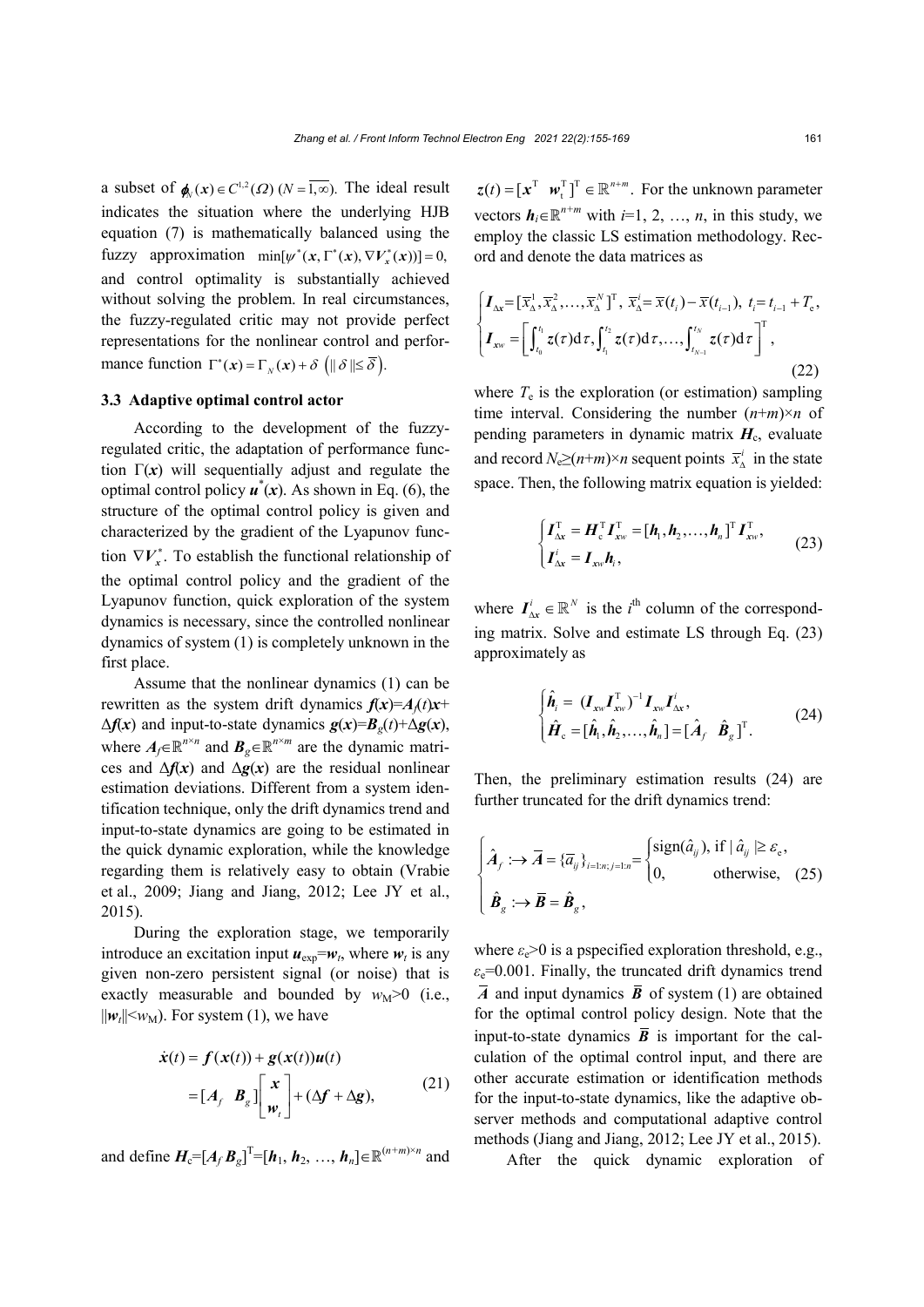initialization, the variations of dynamics need to be further monitored. The new dynamics of  $\overline{A}$ <sup>'</sup> and  $\overline{B}$ <sup>'</sup> are sequentially estimated and evaluated from Eq. (25) over the time period  $[t, t+N_eT_e]$  by an analog integration processing unit. To adapt to the unpredictable dynamics, if the new estimation results last consecutive *k* periods (e.g.,  $k=3$  in this study), then it indicates a remarkable system dynamic variation. Thus, the dynamic exploration results are replaced by the new estimates  $\overline{A}$ <sup>'</sup> and  $\overline{B}$ <sup>'</sup> during the monitoring process.

Applying the dynamic exploration results (25) and considering the fuzzy-regulated approximation deviation of  $\Gamma(x)$ , the HJB value function can be rephrased as

$$
\min \psi^*(x)
$$
\n
$$
= \Gamma(x) + (\nabla V_x^*)^T [\overline{A}x - \frac{1}{4}\overline{B}R^{-1}\overline{B}^T \nabla V_x^*] + \tilde{r}(x)
$$
\n
$$
= x^T Q_N(x)x + (\nabla V_x^*)^T (\overline{A}x - \frac{1}{4}\overline{B}R^{-1}\overline{B}^T \nabla V_x^*) + \varepsilon_{\psi}
$$
\n
$$
= 0,
$$
\n(26)

where the approximation balance error is  $L_2$ -norm bounded by an unknown positive (i.e.,  $||\boldsymbol{\varepsilon}_{w}|| \leq \overline{\varepsilon}$ ), as the exploration deviation term  $\tilde{r}(x) = \Delta f + \Delta g u^*(x)$  $\mathbb{R}^n$  is likewise within the scope of nonlinear approximation using the fuzzy-regulated critic.

According to Bellman's principle, the performance function (index)  $\Gamma(x)$  stands for the optimal strategy, and its adaptation correspondingly adjusts and alters the structure and performance of the optimal control policy  $\mathbf{u}^*(\mathbf{x})$  in Eq. (6):

$$
u^*(x) = -\frac{1}{2}R^{-1}g^T(x)\nabla V_x^* = -R^{-1}\overline{B}^T P x.
$$
 (27)

As shown in Eq. (27), considering the given Lyapunov candidate  $V^*(x)$  in Eq. (11) characterized by the performance function  $\Gamma(x)$  in the nonlinear HJB equation (7), the feasible optimal feedback controller is mathematically constructed and determined for the adaptive control actor (Lin, 2011; Modares and Lewis, 2014; Vamvoudakis, 2017). To ensure control optimality, re-taking the partial derivative of the Hamiltonian function (4) under the design and conditions of Eqs.  $(6)$ ,  $(17)$ ,  $(20)$ , and  $(26)$  will yield the following equation for Lyaponov function (2):

$$
0 = P(t)\overline{A} + \overline{A}^{\mathrm{T}} P(t) - P(t)\overline{B}R^{-1}\overline{B}^{\mathrm{T}} P(t)
$$
  
+ 
$$
Q(x) + \frac{1}{2}\text{diag}(x) \cdot \frac{\partial q(x)}{\partial x},
$$
 (28)

where the diagonal matrix term subject to the object system dynamics can be rewritten using Eq. (13) as

diag(x) 
$$
\cdot \frac{\partial q(x)}{\partial x} = \text{diag}\left[\left[x_1 \frac{\partial q_1}{\partial x_1}, x_2 \frac{\partial q_2}{\partial x_2}, \dots, x_n \frac{\partial q_n}{\partial x_n}\right]^T\right].
$$

It is noteworthy that an augmented Riccati equation has been newly formulated for the policy of optimal control actor under an adaptive fuzzyregulated critic. The weighting matrix  $Q(x)$  along with the diagonal augment term (28) adaptively determines the feedback structure of the optimal control policy through the calculation of  $P(t)$  in the Lyapunov function. According to the weighting element configuration  $q_i(x)$  in Eqs. (19) and (20), for the diagonal special augment matrix, we have

$$
x_i \frac{\partial q_i}{\partial x_i} = x_i \boldsymbol{\varphi}_i^{\mathrm{T}} \frac{\partial |\boldsymbol{\theta}_i(\boldsymbol{x})|}{\partial x_i}
$$
  
=  $\kappa \frac{x_i \text{ sign}(x_i)}{x_i^2 + 1} \sum_{l=1}^{L_i} (\sigma_i^l \xi_i^{\mu(l)}) \ge 0, \ \forall t,$  (29)

which ensures the positive definiteness of the augmented performance index (*i*=1, 2, …, *n*). Therefore, because of construction similarity, the new augmented Riccati equation (28) subject to the augmented performance index can be solved numerically using current mature algebraic Riccati equation solution algorithms.

Ultimately, the development of the proposed IAFOC scheme is completed within the actor-critic architecture. This scheme as well as the developed online algorithms is presented and depicted in Fig. 2. As shown in Fig. 2, our goals are achieved in the developed actor-critic architecture through two aspects: (1) The adaptive fuzzy critic is designed to regulate a self-learning approximation function Γ(*x*) given in Eq. (7) such that it minimizes the value function  $\psi(x)$  and balance the HJB equation for optimality (9); (2) The adaptation of the optimal feedback control actor *u*\* (*x*) given in Eq. (6) is constructed using its specific augmented Riccati equation (28) under the adaptive fuzzy critic.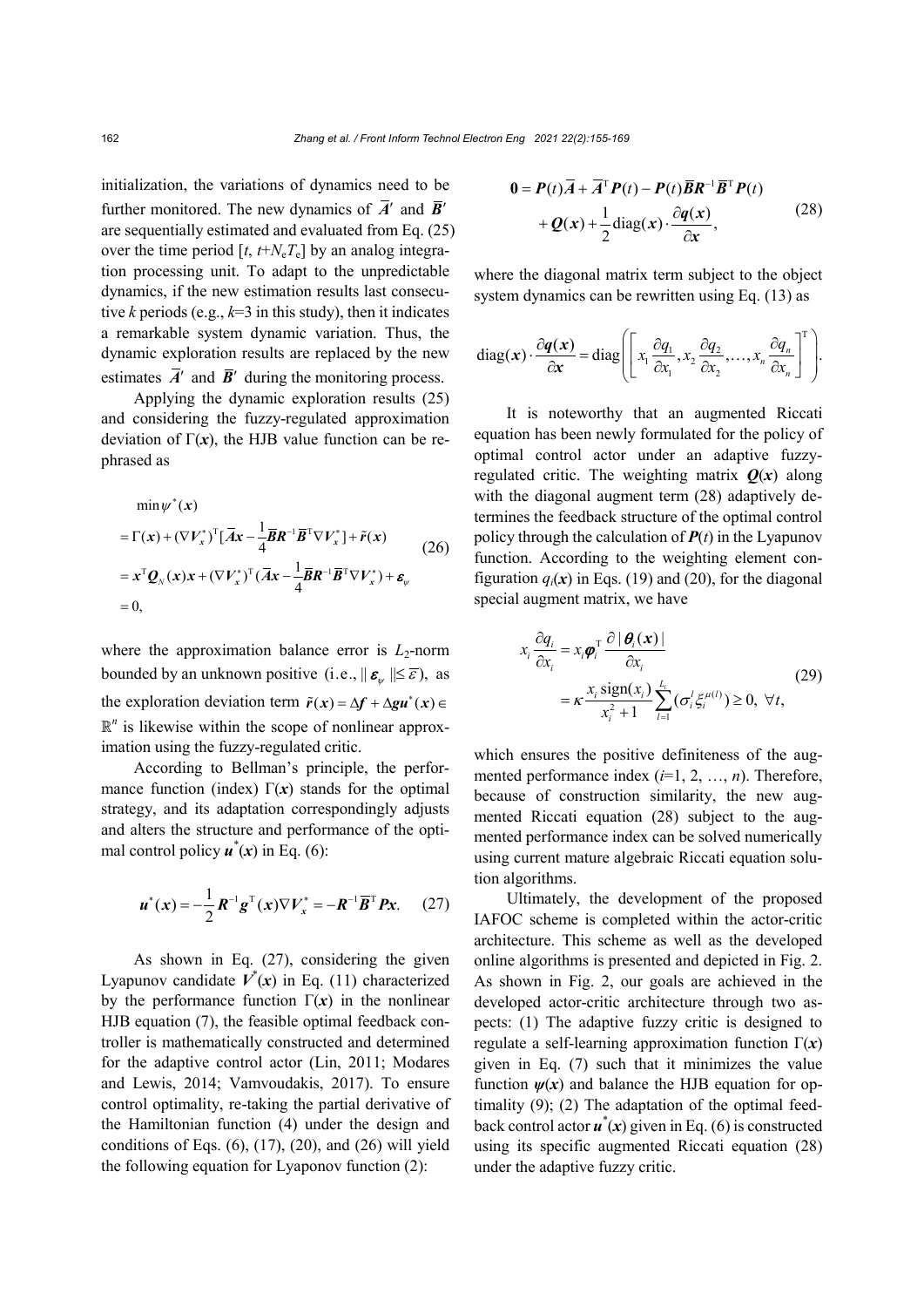

**Fig. 2 The proposed IAFOC scheme**

# **4 Stability and convergence of the closedloop system**

Instead of approximating or solving the HJB equation iteratively by the direct ADP method, our methodology is to derive real-time adaptive approximation and balance of the optimal cost and the optimal control policy subject to the HJB equation, and thus guarantees the asymptotic stability of the closed-loop system.

**Theorem 1** Consider the nonlinear system (1) satisfying Assumption 1. Let the self-learning and updating law for the adaptive fuzzy-regulated critic be provided by Eqs. (17) and (20). Let  $\mathbf{u}^*(x)$  be the optimal control input (6) and  $V_r^*$  be the Lyapunov function (7) for the adaptive control actor characterized by the augmented Riccati equation (28). Based on Lemma 1 and Fact 1, despite the existence of approximation (or balance) error (26), we apply the developed adaptive critic and optimal actor. Then, the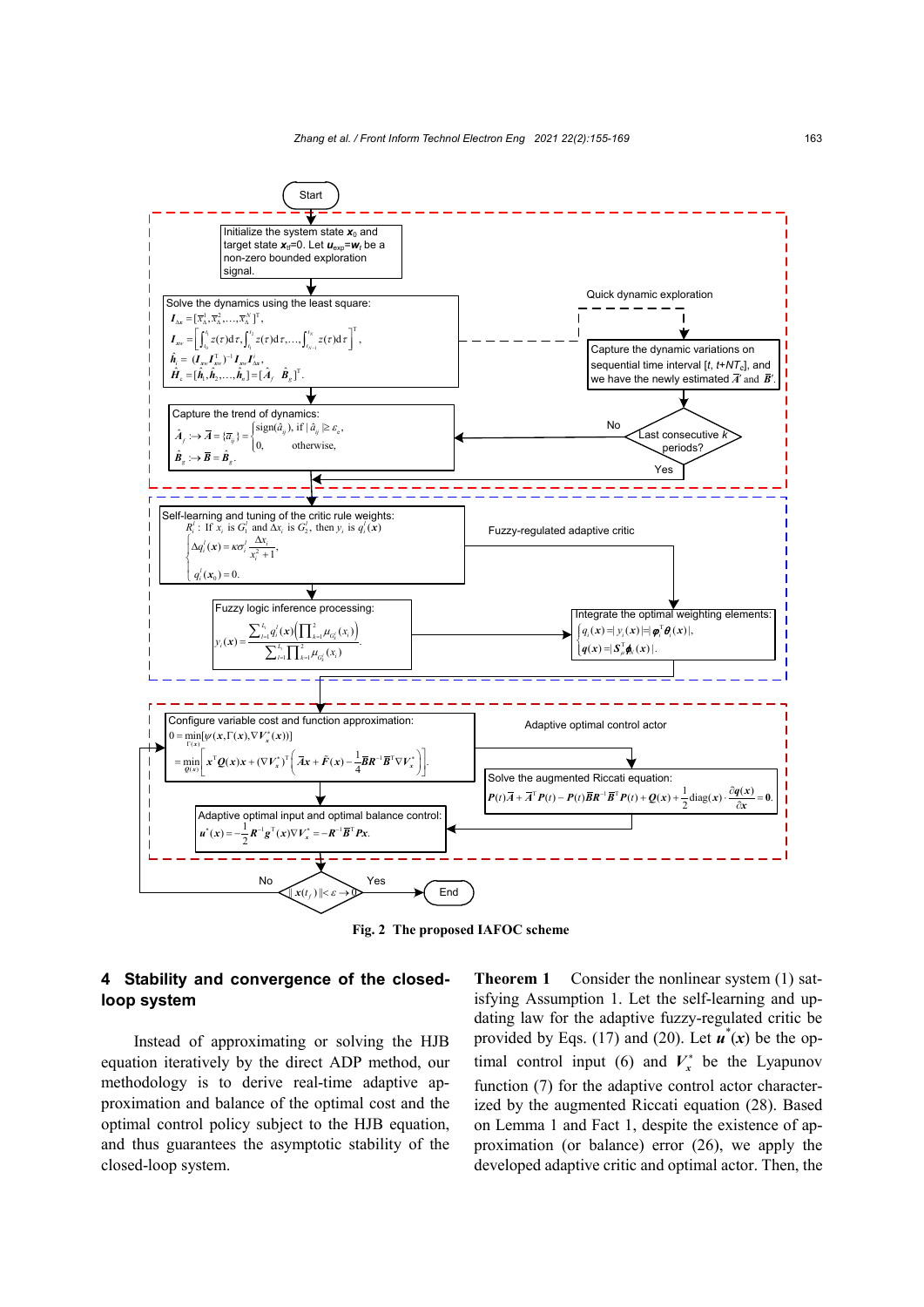(31)

states of the controlled closed-loop system are asymptotically stable and uniformly ultimately bounded in a compact residual set *U*(*Ω*)⊂*<sup>n</sup>* and will ultimately converge to zero (the terminal state) (i.e.,  $||x(t_f)|| \leq \epsilon \rightarrow 0$ as  $t_f \rightarrow \infty$ ).

**Proof**Construct the Lyapunov function candidate  $(11)$  as

$$
\mathbf{J}(t) = \mathbf{x}^{\mathrm{T}} \mathbf{P}(t) \mathbf{x}.\tag{30}
$$

Considering the optimal HJB balance error in Eq. (26), the derivative of  $J(t)$  is given by

$$
\dot{J} = x^{\mathrm{T}} (P\overline{A} + \overline{A}P - 2P\overline{B}R^{-1}\overline{B}^{\mathrm{T}}P)x + x^{\mathrm{T}}P\varepsilon_{\psi} + \varepsilon_{\psi}^{\mathrm{T}}Px
$$

$$
= x^{\mathrm{T}} \bigg[ -Q(x) - \frac{1}{2} \mathrm{diag}(x) \cdot \frac{\partial q(x)}{\partial x} - P\overline{B}R^{-1}\overline{B}^{\mathrm{T}}P \bigg] x
$$

$$
+ x^{\mathrm{T}}P\varepsilon_{\psi} + \varepsilon_{\psi}^{\mathrm{T}}Px.
$$

If the inverse matrix  $\mathbf{R}^{-1}$  exists and  $\mathbf{R} = \sqrt{\mathbf{R}} \sqrt{\mathbf{R}}$ . then  $x^{\mathrm{T}} P \boldsymbol{\varepsilon}_{\psi} + \boldsymbol{\varepsilon}_{\psi}^{\mathrm{T}} P x \leq x^{\mathrm{T}} P \overline{\boldsymbol{B}} \boldsymbol{R}^{-1} \overline{\boldsymbol{B}}^{\mathrm{T}} P x + \boldsymbol{\varepsilon}_{\psi}^{\mathrm{T}} (\boldsymbol{B}^{\mathrm{T}})^{-1} \boldsymbol{R} \boldsymbol{B}^{-1} \boldsymbol{\varepsilon}_{\psi}.$ Therefore, we have

$$
\dot{J} \leq x^{\text{T}} \left[ -Q(x) - \frac{1}{2} \text{diag}(x) \cdot \frac{\partial q(x)}{\partial x} \right] x + \varepsilon_{\psi}^{\text{T}} (\overline{B} R^{-1} \overline{B}^{\text{T}})^{-1} \varepsilon_{\psi}.
$$
 (32)

As the augmented performance index matrix  $Q(x)$ +[diag(*x*)/2]∂*q*(*x*)/∂*x* is positive semi-definite as demonstrated in Eq. (29), inequality (32) guarantees that the Lyapunov candidate  $\dot{J}(t) \le 0$  is negative outside the compact set:

$$
U(\varOmega) = \left\{ \parallel \boldsymbol{x} \parallel \leq \sqrt{\frac{\left\| \boldsymbol{\varepsilon}_{\boldsymbol{\psi}}^{\mathrm{T}} (\boldsymbol{B} \boldsymbol{R}^{-1} \boldsymbol{B}^{\mathrm{T}})^{-1} \boldsymbol{\varepsilon}_{\boldsymbol{\psi}} \right\|^2}{\lambda_{\min}}} \right\},\qquad(33)
$$

where  $\lambda_{\min}$  is the minimum eigenvalue of the augmented performance index matrix  $Q(x)$ +[diag( $x$ )/2] ·∂*q*(*x*)/∂*x*∈*<sup>n</sup>*×*<sup>n</sup>* . Therefore, all the closed-loop states and signals  $x(t)$  are uniformly convergent and ultimately bounded by the compact set *U*(*Ω*). Furthermore, because of the self-learning adaptive critic design (20),  $\lambda_{\min}(x)$  is increasingly accumulated as the existence of the system error *xi*∂*qi*/∂*xi*≥0 (∀*t*), as demonstrated in Eq. (29). The adaptive adjustment

and increase of  $\lambda_{\min}(x)$  will thus further reduce and contract the domain of *U*(*Ω*) until the system state is ultimately driven to the terminal state  $x(t_f)=0$ . Thus, it is conclusive that  $\forall \varepsilon > 0$ ,  $||\mathbf{x}(t_f)|| \leq \varepsilon \rightarrow 0$  as  $t_f \rightarrow \infty$ .

Based on the provided conclusion, the proposed indirect adaptive fuzzy-regulated optimal control scheme will converge to the optimal balance solution of the HJB equation on *Ω* for the controlled unknown nonlinear system (1).

# **5 Online implementation and simulation examples**

To test the performance and effectiveness of the proposed IAFOC, simulation examples on a power system and Chua's circuit are presented. In both cases, satisfactory control performance and stable convergence are achieved. Table 1 shows the experimental parameters of the proposed controller. An ADP controller as a direct adaptive approach (Vrabie et al., 2009) is introduced for comparison.

#### **5.1 Power system**

Consider the continuous-time plant of a power system as

$$
\dot{x} = \begin{bmatrix} -0.0665 & 11.5 & 0 & 0 \\ 0 & -2.5 & 2.5 & 0 \\ -9.5 & 0 & -13.736 & 13.736 \\ 0.6 & 0 & 0 & 0 \end{bmatrix} x + \begin{bmatrix} 0 \\ 0 \\ 13.736 \\ 0 \end{bmatrix} u.
$$
\n(34)

In this case, Eq. (34) gives a locally linearized model of the real power system characterized by nonlinearities as only the range of the plant parameters can be determined. For the ADP controller, the control cost is prescribed and chosen as identity (*Q*=*I*<sup>4</sup> and  $R=I_1$ ), and the ADP sampling time interval is set as  $T_a$ =0.05 s. For the IAFOC, after the quick dynamic exploration with period of  $N_eT_e=0.1$  s, the estimated system drift dynamics trend  $\overline{A}$  and input dynamics  $\overline{B}$  for the IAFOC are given as

$$
\overline{A} = \begin{bmatrix} -1 & 1 & 0 & 0 \\ 0 & -1 & 1 & 0 \\ -1 & 0 & -1 & 1 \\ 1 & 0 & 0 & 0 \end{bmatrix}, \quad \overline{B} = \begin{bmatrix} 0 \\ 0 \\ 13.7362 \\ 0 \end{bmatrix}.
$$
 (35)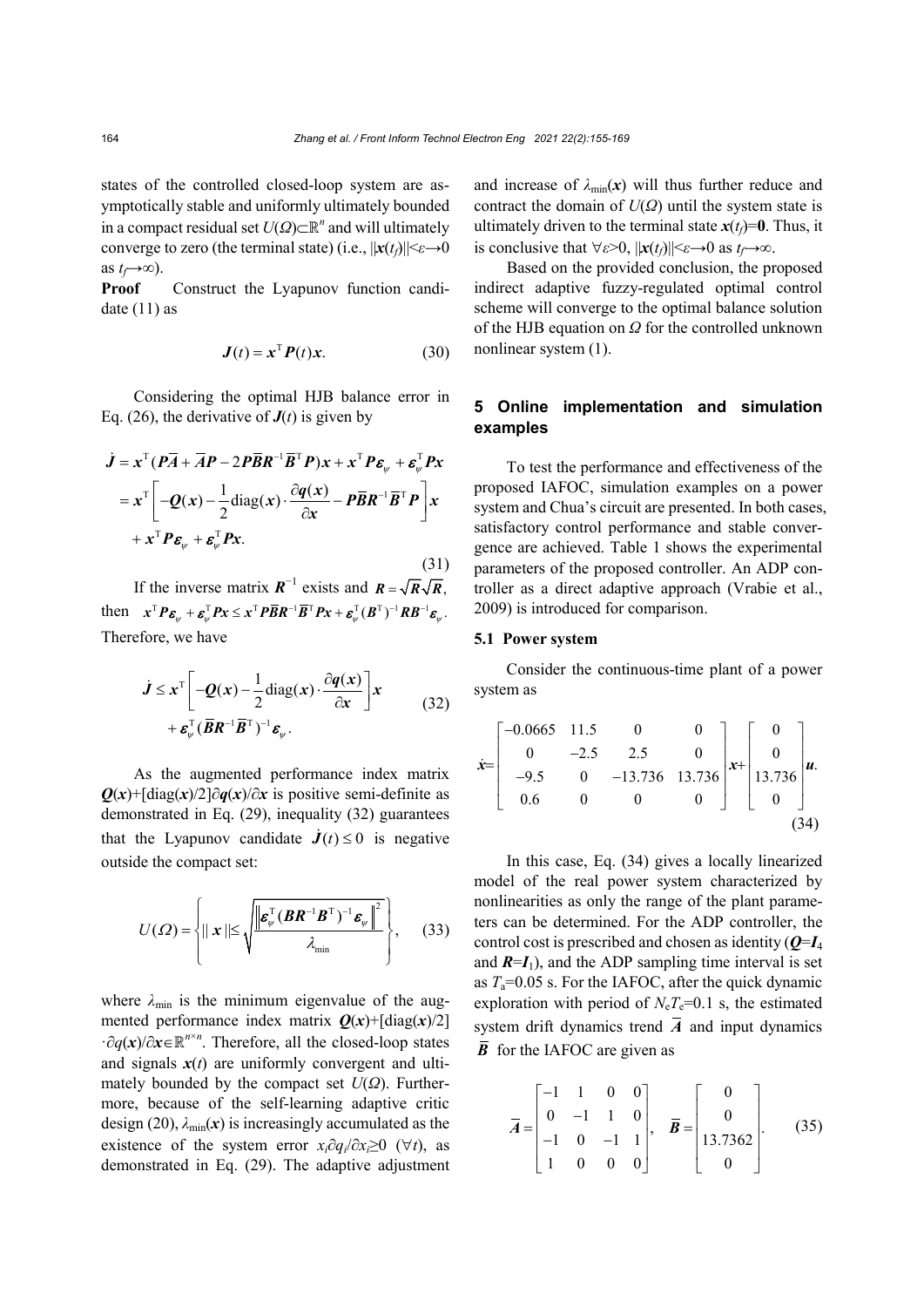Simulation results of case 1 are recorded and illustrated in Figs. 3–5. Comparing the transient responses of the object power system in Fig. 3, the proposed IAFOC (settling time is 4 s) realizes more stable and faster convergence than the ADP controller (settling time is 7 s). Moreover, as shown in Fig. 4, the amplitude range of system input of IAFOC is significantly smaller than that of ADP, which indicates a smoother control process and higher control efficiency. Despite the parametric mismatch of the initial exploration model (35), the IAFOC gradually reduces and minimizes the HJB value function  $\psi(x)$  (Fig. 5). Through the designed indirect adaptation mechanism, the IAFOC balances and ensures the control optimality of the HJB equation like the direct ADP method.

#### **5.2 Chua's circuit**

Consider the chaotic Chua circuit with double scroll nonlinearities as

$$
\dot{\mathbf{x}} = \begin{bmatrix} -1 & 1 & 1 \\ 9.78 + 0.3 \cos(\pi t) & -9.78 - 0.3 \cos(\pi t) & 0 \\ -14.97 - 0.4 \sin(\pi t) & 0 & 0 \end{bmatrix} \mathbf{x} + \begin{bmatrix} 0 \\ -9.78 f(x_2) \\ 0 \end{bmatrix} + \begin{bmatrix} 1 & 0 & 0 \\ 0 & 1 & 0 \\ 0 & 0 & 1 \end{bmatrix} \mathbf{u},
$$
\n(36)

where  $f(x_2)$  is a piecewise nonlinear function expressed as

<sup>0</sup> <sup>1</sup> <sup>2</sup> <sup>3</sup> <sup>4</sup> <sup>5</sup> <sup>6</sup> <sup>7</sup> <sup>8</sup> <sup>9</sup> <sup>10</sup> <sup>−</sup>0.15

Time (s)

| System parameter                                                                                       | Numerical value                                                                                                                                                                               |
|--------------------------------------------------------------------------------------------------------|-----------------------------------------------------------------------------------------------------------------------------------------------------------------------------------------------|
| Starting state $x(t_0)$                                                                                | $x_0=[0, 0.1, 0, 0]^T$ in case 1; $x_0=[1, -1, 0]^T$ in case 2                                                                                                                                |
| Critic rule weights $\{q_i^l(\mathbf{x}(t_0))\}$                                                       | ${q_i^l(\mathbf{x}(t_0))} = 0, l = 1, 2, , N$                                                                                                                                                 |
| Exploration input $w_t$                                                                                | $w_t=[1, 1.2, 1, 1.2]$ <sup>T</sup> $d_w(t)$ in case 1; $w_t=[0.3, 0.8, 0.6]$ <sup>T</sup> $d_w(t)$ in case 2<br>$(d_w(t))$ is the random Gaussian white noise with mean 0 and<br>variance 1) |
| Exploring time interval $T_e$                                                                          | 0.005 s                                                                                                                                                                                       |
| Input fuzzy sets $G_k^l$ (k=1, 2 for $x_i$ and $\Delta x_i$ )                                          | $G_k^l = \{N_f, , N_2, N_1, Z, P_1, P_2, , P_f\}$ ( <i>N</i> : negative; <i>Z</i> : zero;                                                                                                     |
|                                                                                                        | $P$ : positive)<br>$f=3$ , $L_i=(2f+1)^2=49$                                                                                                                                                  |
| Fuzzy set parameter f and rule number $L_i$<br>Membership functions (triangular and equal-span)        |                                                                                                                                                                                               |
|                                                                                                        | $g_1^{l_i} = \{0.5, 0.1, 0.1, 0.1\}$ and $g_2^{l_i} = \{0.01, 0.01, 0.01, 0.01\}$ in case 1;                                                                                                  |
| with $g_k^{l_i}$                                                                                       | $g_1^{l_i} = \{0.5, 0.5, 0.5\}$ and $g_2^{l_i} = \{0.01, 0.01, 0.01\}$ in case 2                                                                                                              |
| $\mathbf 0$<br>$-2q'_{k}$<br>$-q'_{\nu}$<br>$g'_{\nu}$<br>$2g_k'$<br>$fg'_{k}$<br>$-fq'$<br>$\sim$<br> |                                                                                                                                                                                               |
| Self-learning rate $\kappa_i$                                                                          | $\kappa_i \in \{10, 10, 10, 10\}$ in case 1; $\kappa_i \in \{10, 10, 10\}$ in case 2                                                                                                          |
| Weighting matrix coefficient for control input $R = rI_n$                                              | $r=1$ in case 1; $r=0.1$ in case 2                                                                                                                                                            |
| Sampling time interval $T_c$                                                                           | 0.001 s                                                                                                                                                                                       |
| 0.2<br>0.1<br>$\Omega$                                                                                 | 0.20<br>0.15<br>0.10<br>0.05                                                                                                                                                                  |

**Table 1 Parameter setup for simulations using IAFOC**

**Fig. 3 Power system responses of ADP (a) and IAFOC (b) in case 1**

-0.3 <del>de 1 2 3 4 5 6 7 8 9 1</del>0

Time (s)

−0.2 −0.1

(a)

*x* (*i t*)

−0.10 −0.05  $\mathbf 0$ 

(b)

*x* (*i t*)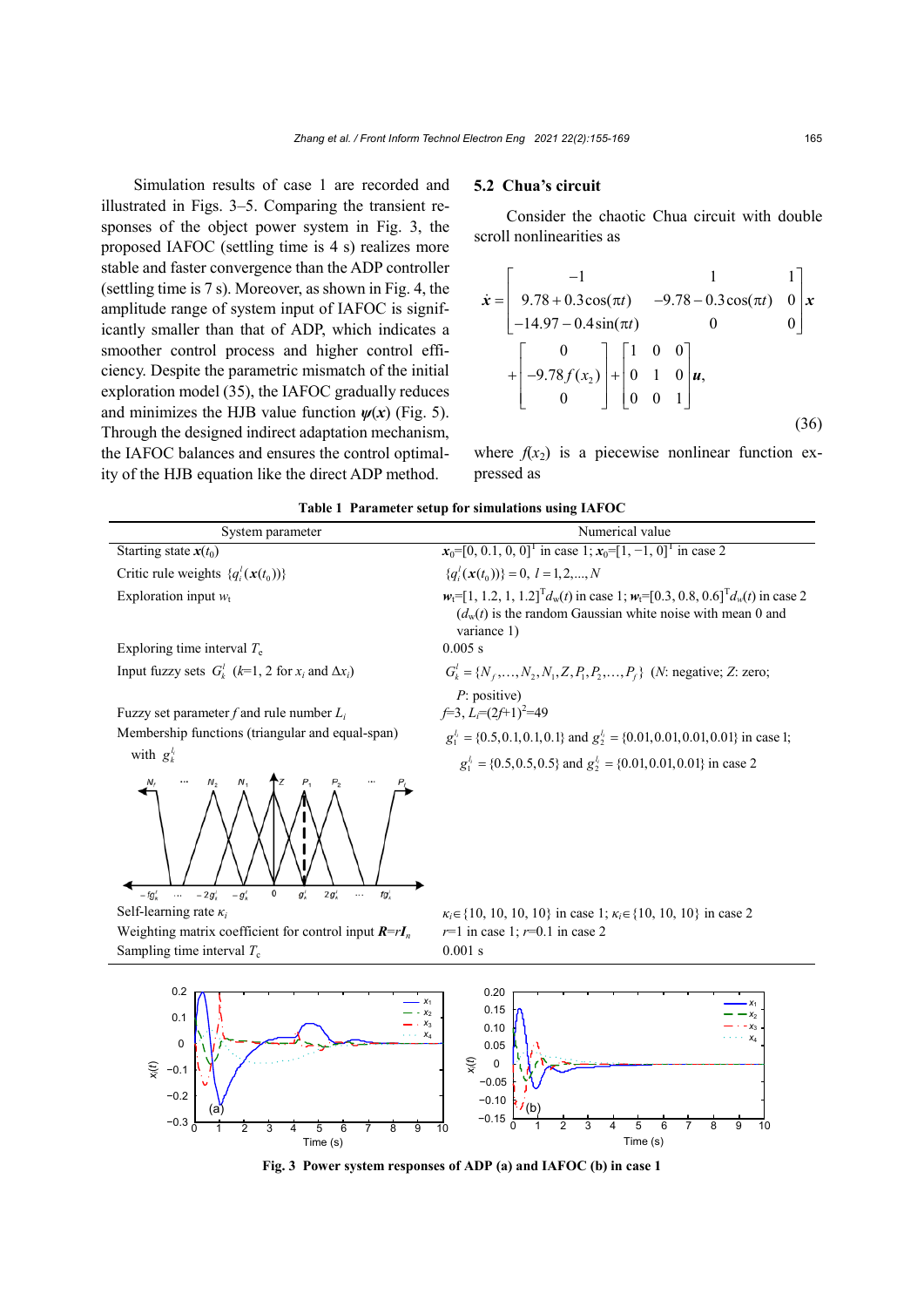$$
f(x_2) = bx_2 + 0.5(a - b)(|x_2 + 1| - |x_2 - 1|)
$$
 (37)

with *a*=−1.3 and *b*=−0.75. For the compared ADP controller, the weights of optimal control cost are likewise prescribed as  $Q=I_3$  and  $R=0.1I_3$  with the ADP sampling time interval  $T_a=0.05$  s. Using the proposed IAFOC, after the quick dynamic exploration with a period of 0.006 s, the system's drift dynamics trend  $\overline{A}$  and input dynamics  $\overline{B}$  are obtained as

$$
\overline{A} = \begin{bmatrix} -1 & 1 & 1 \\ 1 & -1 & 0 \\ -1 & 0 & 0 \end{bmatrix}, \ \overline{B} = \begin{bmatrix} 1 & 0 & 0 \\ 0 & 1.1012 & 0 \\ 0 & 0 & 1.0011 \end{bmatrix}. (38)
$$

Simulation results of case 2 are recorded and illustrated in Figs. 6–8. Note that the case of Chua's circuit is more complex and uncertain than case 1 because of the piecewise nonlinearity, dynamic mismatch, and parametric perturbations. The ADP controller does not provide satisfactory stable performance since the circuit's states are still oscillating persistently, especially for  $x_3(t)$  (Fig. 6a). Along with the circuit state deviations, the control input of ADP is likewise not convergent (Fig. 7a). In contrast, the proposed IAFOC achieves straightforward swift and stable convergence of the circuit system (Fig. 6b) and control input (Fig. 7b) (settling time is 0.4 s). As shown in Fig. 8, the ADP controller reduces only the



**Fig. 5 Evolution of HJB value function**  $\psi(x)$  in case 1

HJB value function  $\psi(x)$  to a reasonable range, and generates a residual optimality deviation corresponding to its transient responses. As comparison, the proposed IAFOC minimizes and balances the HJB equation smoothly and swiftly, ensures control optimality in the meantime, and preserves advantageous control performance and robustness to dynamic mismatch, uncertainty, and perturbation.



**Fig. 6 Chua's circuit responses of ADP (a) and IAFOC (b) in case 2**



**Fig. 7 Optimal control inputs of ADP (a) and IAFOC (b) in case 2**



**Fig. 8** Evolution of HJB value function  $\psi(x)$  in case 2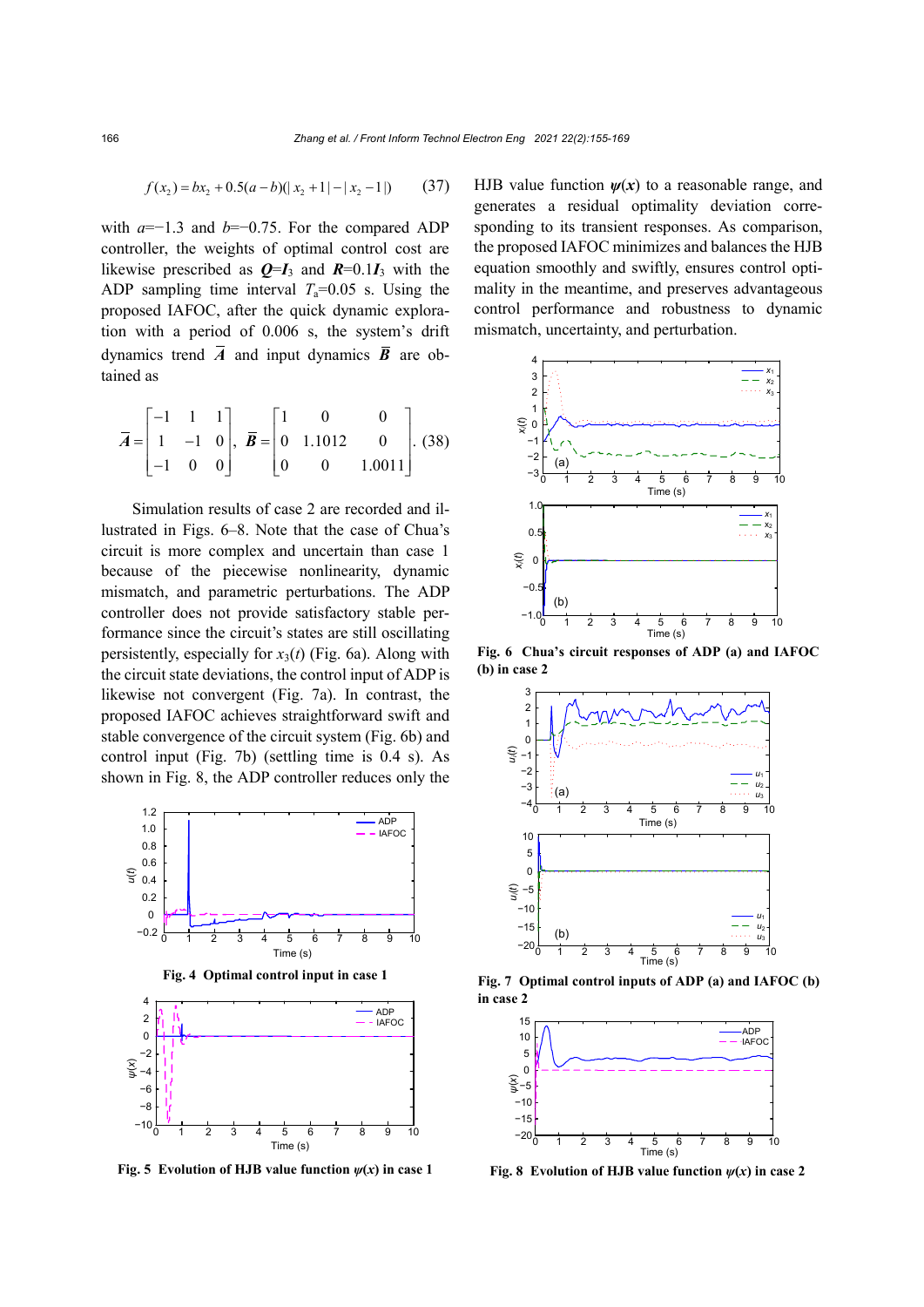Considering the results in two diverse cases, in comparison with ADP, the proposed IAFOC approach demonstrates outstanding performance and better transient control response, and guarantees the asymptotic stability of the unknown nonlinear system without requiring persistent excitation or any initial stabilizing conditions. Importantly, considering the indirect adaptation principle as demonstrated in the evolution of the HJB value function  $\psi(x)$  (Figs. 5 and 8), the proposed IAFOC uniformly reduces the value function to zero after a transient learning and adjustment period (about 1.2 s in case 1 and 0.2 s in case 2). The results indicate that the involved HJB equation has been approximated and balanced autonomously, while the control optimality is adaptively achieved and finally ensured.

For the implementation of IAFOC, quick dynamic exploration is needed to primarily derive the system's drift dynamics trend and the input-to-state dynamics as the initial conditions. The accuracy of dynamic exploration will influence control performance as the estimation results are essentially required in the optimal control calculation. Thus, our future work will include the design of quick, precise, and easily implemented dynamic estimation (exploration) techniques for more complicated situations.

# **6 Conclusions**

In this study, we have presented the development of an online indirect adaptive fuzzy-regulated optimal control (IAFOC) scheme for continuous-time nonlinear systems with unknown dynamics. The distinctive features and performance of the IAFOC scheme have been studied through theoretical analysis and simulations. Conclusions are as follows:

1. Without iteratively solving the HJB equation, a novel indirect adaptation methodology of approximately minimizing and balancing the nonlinear HJB equation has been proposed for the first time using the actor-critic architecture in the proposed scheme.

2. Using a fuzzy-regulated performance function as reinforcement medium, the supervisory adaptive critic associated with the self-organizing weight learning law ensured online approximation and simultaneous adjustment of both the optimal cost and the optimal control policy.

3. For the control actor, an adaptive optimal feedback controller has been constructed with a new augmented Riccati governing equation, and fast and stable convergence of nonlinear system states and parameters has been achieved autonomously under diverse conditions.

4. Compared with the direct ADP method, the proposed IAFOC provided not only better control performance and superior transient responses, but also advantageous robustness to dynamic mismatch, uncertainty, and perturbations.

On the other hand, mathematical proof showed the effectiveness and closed-loop stability of the control scheme in the Lyapunov sense. Through the designed indirect adaptation mechanism, the IAFOC effectively minimized and balanced the HJB equation, and therefore guaranteed control optimality and asymptotic stability. How to design a quick and precise dynamic estimation technique for the control initialization is one of our future research directions.

#### **Contributors**

Haiyun ZHANG and Jin WANG designed and conducted the research. Deyuan MENG processed the data. Haiyun ZHANG drafted the manuscript. Guodong LU helped organize the manuscript. Haiyun ZHANG and Jin WANG revised and finalized the paper.

### **Compliance with ethics guidelines**

Haiyun ZHANG, Deyuan MENG, Jin WANG, and Guodong LU declare that they have no conflict of interest.

#### **References**

- Abu-Khalaf M, Lewis FL, 2005. Nearly optimal control laws for nonlinear systems with saturating actuators using a neural network HJB approach. *Automatica*, 41(5):779- 791. https://doi.org/10.1016/j.automatica.2004.11.034
- Bhasin S, Kamalapurkar R, Johnson M, et al., 2013. A novel actor-critic-identifier architecture for approximate optimal control of uncertain nonlinear systems. *Automatica*, 49(1):82-92.

https://doi.org/10.1016/j.automatica.2012.09.019

Bian T, Jiang ZP, 2016. Value iteration and adaptive dynamic programming for data-driven adaptive optimal control design. *Automatica*, 71:348-360. https://doi.org/10.1016/j.automatica.2016.05.003

Chang XH, Yang C, Xiong J, 2019. Quantized fuzzy output feedback *H*<sup>∞</sup> control for nonlinear systems with adjustment of dynamic parameters. *IEEE Trans Syst Man Cybern Syst*, 49(10):2005-2015. https://doi.org/10.1109/TSMC.2018.2867213.

Chang Y, Wang YQ, Alsaadi FE, et al., 2019. Adaptive fuzzy output-feedback tracking control for switched stochastic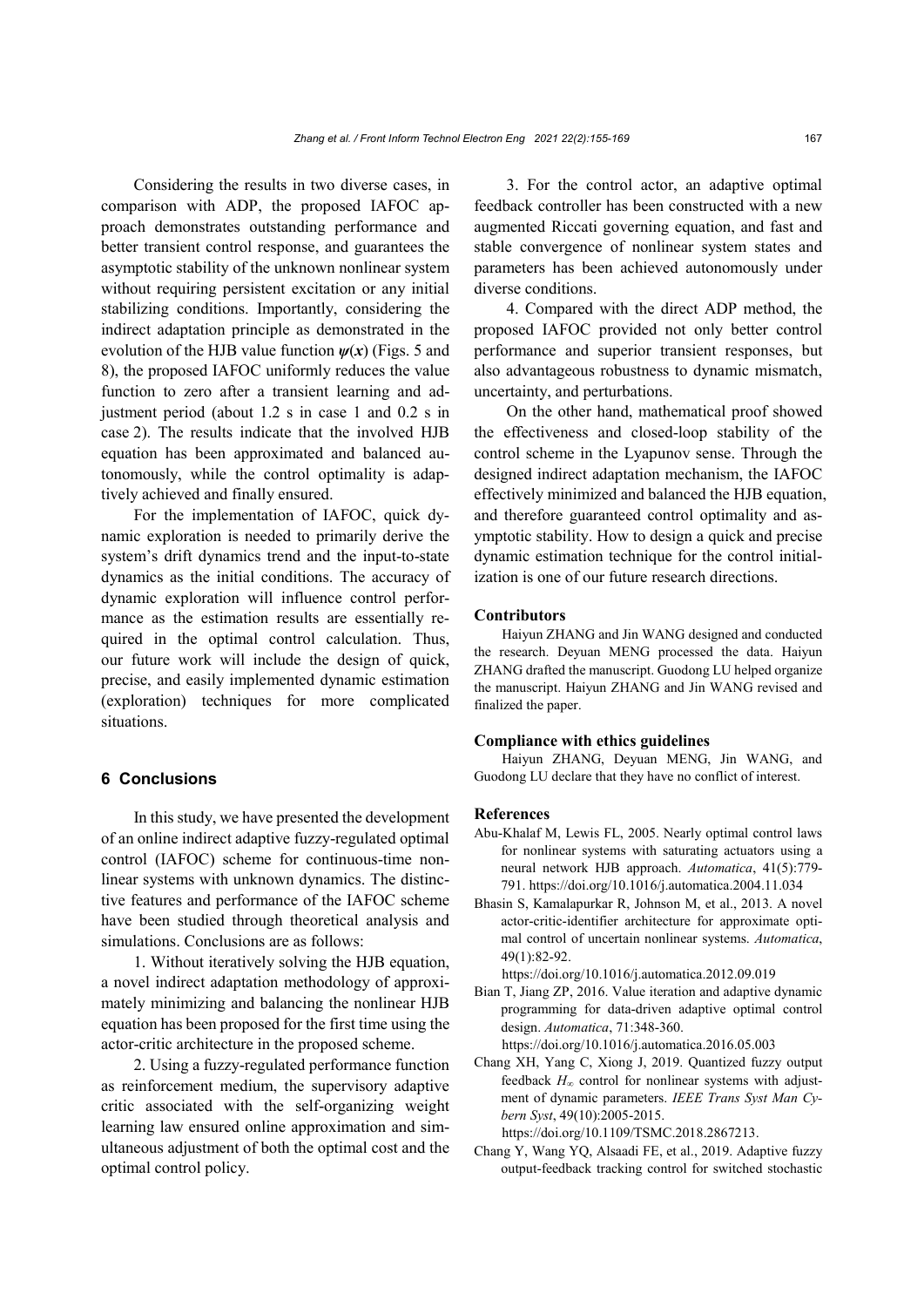pure-feedback nonlinear systems. *Int J Adapt Contr Signal Process*, 33(10):1567-1582.

https://doi.org/10.1002/acs.3052

- Finlayson BA, 1990. The Method of Weighted Residuals and Variational Principles. Academic Press, New York, USA.
- Huo X, Ma L, Zhao XD, et al., 2020. Event-triggered adaptive fuzzy output feedback control of MIMO switched nonlinear systems with average dwell time. *Appl Math Comput*, 365:124665.

https://doi.org/10.1016/j.amc.2019.124665

- Ioannou PA, Fidan B, 2006. Advances in Design and Control. Adaptive Control Tutorial. SIAM, Philadelphia, USA.
- Jiang Y, Jiang ZP, 2012. Computational adaptive optimal control for continuous-time linear systems with completely unknown dynamics. *Automatica*, 48(10):2699- 2704. https://doi.org/10.1016/j.automatica.2012.06.096
- Jiang Y, Jiang ZP, 2014. Robust adaptive dynamic programming and feedback stabilization of nonlinear systems. *IEEE Trans Neur Netw Learn Syst*, 25(5):882-893. https://doi.org/10.1109/TNNLS.2013.2294968
- Kiumarsi B, Lewis FL, Modares H, et al., 2014. Reinforcement Q-learning for optimal tracking control of linear discretetime systems with unknown dynamics. *Automatica*, 50(4):1167-1175.

https://doi.org/10.1016/j.automatica.2014.02.015

- Lee JM, Lee JH, 2004. Approximate dynamic programming strategies and their applicability for process control: a review and future directions. *Int J Contr Autom Syst*, 2(3):263-278.
- Lee JY, Park JB, Choi YH, 2012. Integral Q-learning and explorized policy iteration for adaptive optimal control of continuous-time linear systems. *Automatica*, 48(11): 2850-2859.

https://doi.org/10.1016/j.automatica.2012.06.008

- Lee JY, Park JB, Choi YH, 2015. Integral reinforcement learning for continuous-time input-affine nonlinear systems with simultaneous invariant explorations. *IEEE Trans Neur Netw Learn Syst*, 26(5):916-932. https://doi.org/10.1109/TNNLS.2014.2328590
- Lewis FL, Vrabie DL, Syrmos VL, 2012a. Optimal Control (3rd Ed.). Wiley, Hoboken, USA.
- Lewis FL, Vrabie D, Vamvoudakis KG, 2012b. Reinforcement learning and feedback control: using natural decision methods to design optimal adaptive controllers. *IEEE Contr Syst Mag*, 32(6):76-105. https://doi.org/10.1109/MCS.2012.2214134
- Li YM, Tong SC, Li TS, 2016. Hybrid fuzzy adaptive output feedback control design for uncertain MIMO nonlinear systems with time-varying delays and input saturation. *IEEE Trans Fuzzy Syst*, 24(4):841-853. https://doi.org/10.1109/TFUZZ.2015.2486811
- Lin WS, 2011. Optimality and convergence of adaptive optimal control by reinforcement synthesis. *Automatica*, 47(5):1047-1052.

https://doi.org/10.1016/j.automatica.2011.01.060

Liu DR, Wei QL, 2013. Finite-approximation-error-based

optimal control approach for discrete-time nonlinear systems. *IEEE Trans Cybern*, 43(2):779-789. https://doi.org/10.1109/TSMCB.2012.2216523

- Liu DR, Yang X, Li HL, 2013. Adaptive optimal control for a class of continuous-time affine nonlinear systems with unknown internal dynamics. *Neur Comput Appl*, 23(7): 1843-1850. https://doi.org/10.1007/s00521-012-1249-y
- Liu DR, Wang D, Wang FY, et al., 2014. Neural-networkbased online HJB solution for optimal robust guaranteed cost control of continuous-time uncertain nonlinear systems. *IEEE Trans Cybern*, 44(12):2834-2847. https://doi.org/10.1109/TCYB.2014.2357896
- Ma L, Huo X, Zhao XD, et al., 2019. Adaptive fuzzy tracking control for a class of uncertain switched nonlinear systems with multiple constraints: a small-gain approach. *Int J Fuzzy Syst*, 21(8):2609-2624. https://doi.org/10.1007/s40815-019-00708-9
- Modares H, Lewis FL, 2014. Optimal tracking control of nonlinear partially-unknown constrained-input systems using integral reinforcement learning. *Automatica*, 50(7):1780-1792.

https://doi.org/10.1016/j.automatica.2014.05.011

Modares H, Naghibi Sistani MB, Lewis FL, 2013. A policy iteration approach to online optimal control of continuous-time constrained-input systems. *ISA Trans*, 52(5):611-621.

https://doi.org/10.1016/j.isatra.2013.04.004

Murray JJ, Cox CJ, Lendaris GG, et al., 2002. Adaptive dynamic programming. *IEEE Trans Syst Man Cybern Part C*, 32(2):140-153.

https://doi.org/10.1109/TSMCC.2002.801727

Padhi R, Unnikrishnan N, Wang XH, et al., 2006. A Single Network Adaptive Critic (SNAC) architecture for optimal control synthesis for a class of nonlinear systems. *Neur Netw*, 19(10):1648-1660.

https://doi.org/10.1016/j.neunet.2006.08.010

- Powell WB, 2007. Approximate Dynamic Programming: Solving the Curses of Dimensionality. Wiley, New York, USA.
- Sastry SS, 1999. Nonlinear Systems: Analysis, Stability, and Control. Springer-Verlag, New York, USA.
- Slotine JE, Li W, 1991. Applied Nonlinear Control. Prentice Hall, Englewood Cliffs, NJ, USA.
- Song RZ, Xiao WD, Zhang HG, et al., 2014. Adaptive dynamic programming for a class of complex-valued nonlinear systems. *IEEE Trans Neur Netw Learn Syst*, 25(9): 1733-1739.

https://doi.org/10.1109/TNNLS.2014.2306201

- Tao G, 2003. Adaptive Control Design and Analysis. In: Adaptive and Learning Systems for Signal Processing, Communications and Control Series. Wiley-Interscience, Hoboken, NJ, USA.
- Vamvoudakis KG, 2017. Q-learning for continuous-time linear systems: a model-free infinite horizon optimal control approach. *Syst Contr Lett*, 100:14-20. https://doi.org/10.1016/j.sysconle.2016.12.003